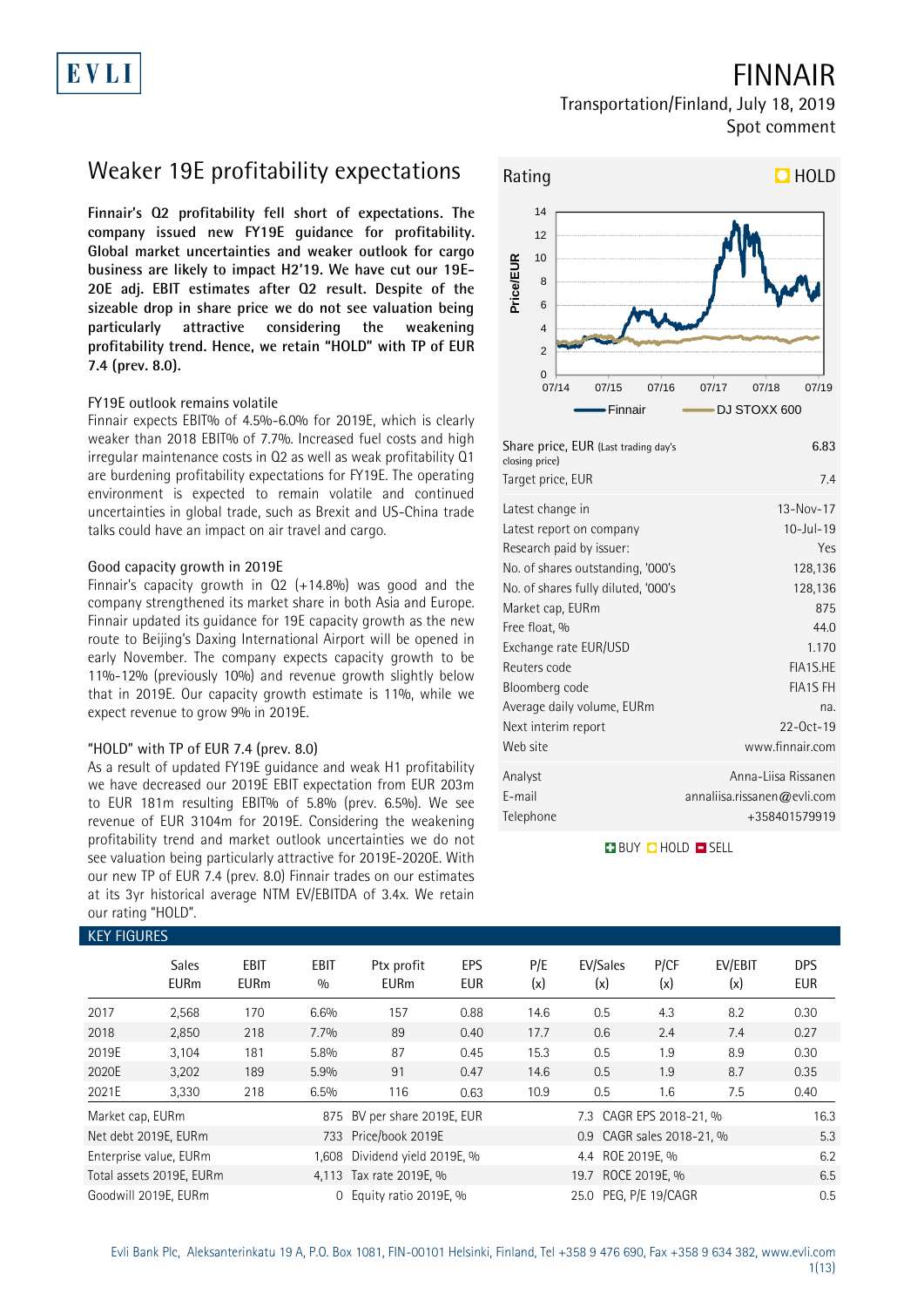### Estimates

Finnair expects 2019E capacity growth of 11-12% in 2019E (14.8% in 2018) which is higher than the previous guidance of 10%. This is mainly impacted by the new route to Beijing's Daxing International Airport which will be opened in early November. Revenue growth is expected to be slightly below capacity growth in 2019E. We expect capacity growth of 11% and revenue growth of 9% for 2019E. We have slightly cut our 2019E revenue estimate to EUR 3104m (prev. estimate EUR 3116m). We have kept our cost estimates largely intact as Q2 costs were partly impacted by high irregular maintenance costs. Due to Finnair's updated guidance for FY19E we have cut our FY19E EBIT expectation to EUR 181m (prev. estimate EUR 203m) resulting EBIT% of 5.8% (prev. estimate 6.5%).

| <b>FINNAIR</b>             | 2015         | 2016         | 2017         | 2018        | 2019E          | 2019E          | 2019E          | 2019E          | 2019E         |
|----------------------------|--------------|--------------|--------------|-------------|----------------|----------------|----------------|----------------|---------------|
| <b>EURm</b>                | $\mathsf{F}$ | $\mathsf{f}$ | $\mathsf{f}$ | Y           | Q <sub>1</sub> | Q <sub>2</sub> | Q3             | Q <sub>4</sub> | $\mathsf{FY}$ |
| Passenger transportation   |              |              |              |             |                |                |                |                |               |
| Passenger revenue          | 1766         | 1816         | 2021         | 2244        | 517            | 645            | 719            | 573            | 2454          |
| y/y change                 | 7,7%         | 2,8%         | 11,3%        | 11, 1%      | 6.7%           | 11,8 %         | 10,3 %         | 8.0%           | 9,4%          |
| Passengers (thousands)     | 10294        | 10866        | 11905        | 13281       | 3148           | 3910           | 3991           | 3451           | 14500         |
| v/v change                 | 7%           | 6 %          | 10 %         | 12%         | 4%             | 13%            | 9%             | 9%             | 9%            |
| ASK (mkm)                  | 31836        | 33 914       | 36922        | 42 386      | 10 670         | 12 308         | 12 597         | 11 457         | 47 031        |
| y/y change                 | 3%           | 7%           | 9%           | 15 %        | 10%            | 14,8 %         | 9%             | 9%             | 11%           |
| RPK (mkm)                  | 25 5 92      | 27 065       | 30 749       | 34 660      | 8 3 5 6        | 10 152         | 10 6 14        | 8812           | 37 935        |
| y/y change                 | .3%          | 6 %          | 14%          | 13 %        | 4%             | 14,8 %         | 9%             | 9%             | 9%            |
| Load factor (RPK/ASK), PLF | 80,4 %       | 79,8 %       | 83,3 %       | 81,8 %      | 78,3%          | 82,5%          | 84,3%          | 76,9%          | 80,7 %        |
| y/y change                 | $0,2%-p$     | $-0,6% - p$  | $3,5% - p$   | $-1,5% - p$ | $-4,6% - p$    | $-0,1% - p$    | $-0,2% - p$    | $0,0% - p$     | $-1, 1% - p$  |
| <b>Total revenue</b>       | 2255         | 2317         | 2569         | 2850        | 673            | 793            | 889            | 748            | 3104          |
| YoY change                 | $-1.96$      | 3 %          | 11 %         | 11%         | 5 %            | 10 %           | 10 %           | 9%             | 9 %           |
| Other income               | 85           | 76           | 77           | 74          | 15             | 13             | 18             | 18             | 64            |
| Staff costs                | $-353$       | $-363$       | $-423$       | $-500$      | $-130$         | $-137$         | $-131$         | $-136$         | $-533$        |
| y/y change                 | 2%           | 3%           | 17%          | 18 %        | 5 %            | 3%             | 5 %            | 14 %           | 7%            |
| % of revenue               | 16 %         | 16 %         | 16 %         | 18 %        | 19 %           | 17%            | 15%            | 18 %           | 17%           |
| lFuel                      | $-596$       | $-492$       | $-472$       | $-581$      | $-145$         | $-181$         | $-187$         | $-170$         | $-683$        |
| y/y change                 | $-10%$       | $-17%$       | $-4%$        | 23 %        | 14 %           | 24 %           | 15%            | 17%            | 18 %          |
| % of revenue               | 26 %         | 21%          | 18 %         | 20 %        | 22 %           | 23 %           | 21%            | 23 %           | 22 %          |
| Other OPEX                 | $-1160$      | $-1268$      | $-1314$      | $-1330$     | $-353$         | $-363$         | $-377$         | $-367$         | $-1460$       |
| y/y change                 | 3%           | 9 %          | 4%           | 1%          | 9 %            | 11%            | 9%             | 10 %           | 10 %          |
| % of revenue               | 51 %         | 55 %         | 51 %         | 47 %        | 52 %           | 46 %           | 42 %           | 49 %           | 47 %          |
| Comparable EBITDA          | 132          | 161          | 300          | 513         | 60             | 126            | 213            | 93             | 492           |
| Depreciation               | $-108$       | $-106$       | $-129$       | $-294$      | $-76$          | $-79$          | $-78$          | $-78$          | $-311$        |
| Comparable EBIT            | 24           | 55           | 171          | 218         | $-16$          | 47             | 135            | 15             | 181           |
| Comp. EBIT-%               | 1,0 %        | 2,4%         | 6,6%         | 7,7%        | $-2,4%$        | 5,9 %          | 15,2 %         | 2,0 %          | 5,8 %         |
| IAC & fair value changes   | 98           | 61           | 54           | 38          | $\overline{0}$ | $\overline{0}$ | $\overline{0}$ | $\mathbf 0$    |               |
| <b>EBIT</b>                | 122          | 116          | 225          | 256         | $-16$          | 47             | 135            | 15             | 181           |

Sources: Finnair, Evli estimates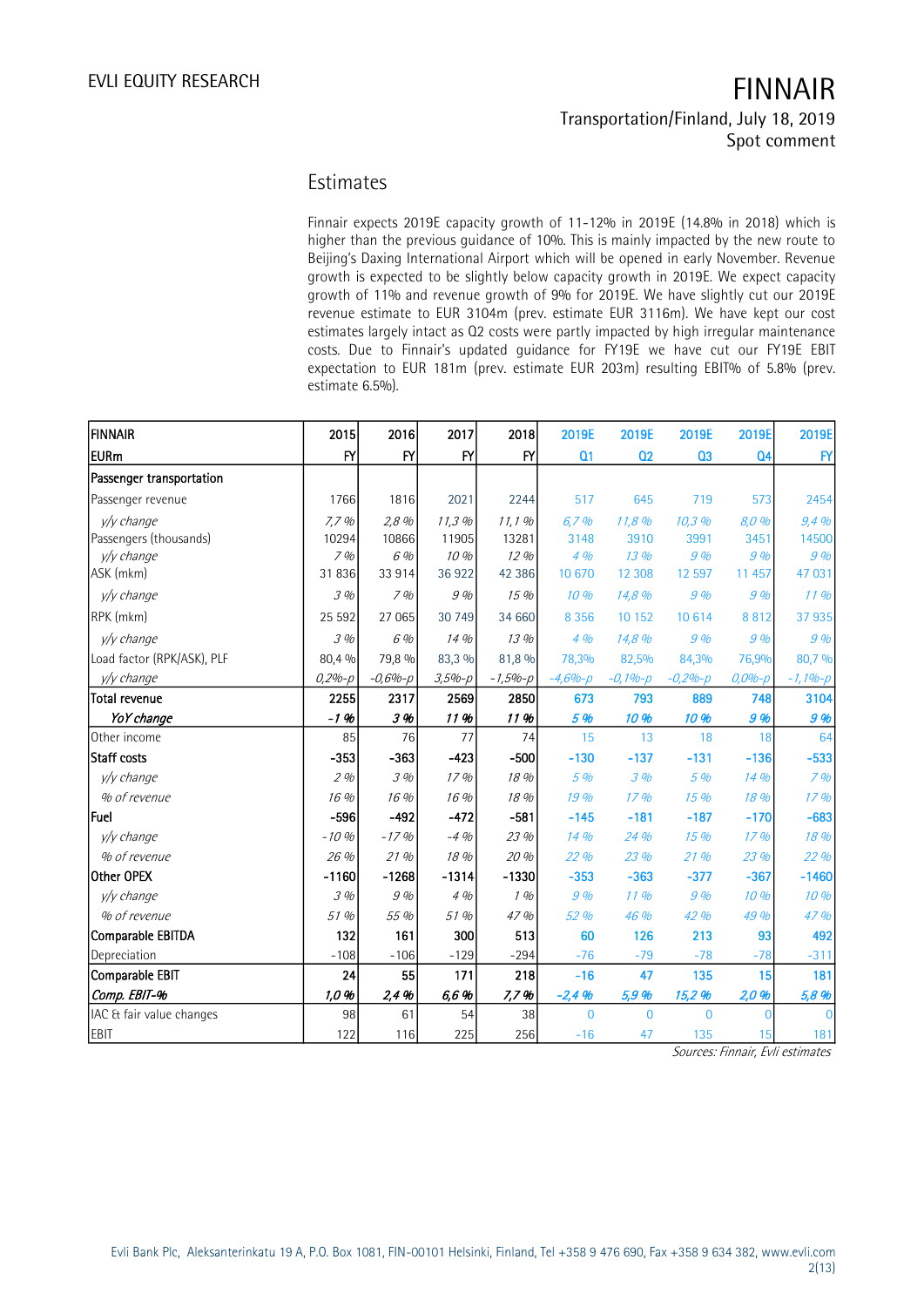### Finnair valuation vs. peers

Our model treats Finnair's EUR 200m hybrid bond as 100% equity. Our estimates exclude IAC and fair value changes, but include hybrid interest. On our estimates, Finnair trades at EV/EBIT multiple of 8.9x and 8.7x and EV/EBITDA multiple of 3.3x and 3.2x in 19E-20E, which translates into 5-20% premium compared to the peer group. Our new target price of EUR 7.4 (prev. 8.0) values the shares at Finnair's 3yr historical average NTM EV/EBITDA (3.4x) on our FY19E estimates.



| Primary European peers<br>SAS AB<br>5100<br>5,6x<br>4,3x<br>3,8x<br>19,2x<br>10,4x<br>8,5x<br>16,8x<br>4,9x<br>3,7x<br>0,8x<br>0.7x<br>0,6x<br>2.7x<br>International Consolidated Airlines Group S<br>9183<br>2.7x<br>2,5x<br>4.4x<br>4.4x<br>4.0x<br>5.0x<br>4.7x<br>4.2x<br>1,5x<br>1,3x<br>1,1x<br>Air France-KLM SA<br>3786<br>2.7x<br>2.4x<br>2.1x<br>8,6x<br>7.3x<br>6,0x<br>6.3x<br>5.4x<br>4,5x<br>1,0x<br>1,6x<br>1,3x<br>Deutsche Lufthansa AG<br>7185<br>3,0x<br>2,6x<br>2,5x<br>5,4x<br>4.8x<br>5.0x<br>3,9x<br>0,5x<br>6,4x<br>3,6x<br>0.7x<br>0,6x<br>6232<br>Norwegian Air Shuttle ASA<br>10,4x<br>9,0x<br>7.9x<br>99,2x<br>34,0x<br>16,9x<br>1,7x<br>22,9x<br>1,8x<br>2.1x<br>Other European peers<br>Aegean Airlines SA<br>583<br>3,1x<br>7,4x<br>1,7x<br>1,5x<br>1.4x<br>1,3x<br>3,3x<br>2,8x<br>8,9x<br>8,1x<br>2,0x<br>1,8x<br>easyJet plc<br>4094<br>4.6x<br>4.7x<br>4.1x<br>9,3x<br>9,0x<br>7,6x<br>12,2x<br>10,8x<br>9,3x<br>1,2x<br>1,1x<br>1,1x<br>Flybe Group PLC<br>Ryanair Holdings Plc<br>11906<br>7.4x<br>6.4x<br>5.5x<br>13,1x<br>10,4x<br>8,8x<br>13,9x<br>10,7x<br>9,2x<br>2.1x<br>1,8x<br>1,6x<br>Wizz Air Holdings Plc<br>2601<br>3,9x<br>3,2x<br>2,6x<br>6,6x<br>5.3x<br>4.3x<br>14,8x<br>12,3x<br>10,1x<br>2.7x<br>2.2x<br>1,6x<br>North American peers<br>American Airlines Group, Inc.<br>14795<br>9,2x<br>6,5x<br>6,0x<br>5,4x<br>10.0x<br>8.3x<br>6.4x<br>5,8x<br>5,1x<br>8,5x<br>3,9x<br>2,4x<br>Delta Air Lines, Inc.<br>40475<br>5.3x<br>5,0x<br>7,6x<br>7.3x<br>7.7x<br>4.8x<br>6.9x<br>8,8x<br>8,3x<br>2,6x<br>2.1x<br>1,8x<br>JetBlue Airways Corporation<br>5742<br>5.1x<br>4.5x<br>8,1x<br>7.0x<br>6.2x<br>9,6x<br>8,0x<br>7.1x<br>4.0x<br>1,1x<br>0.9x<br>0,8x<br>Southwest Airlines Co.<br>28402<br>6.4x<br>5.6x<br>5.2x<br>9,0x<br>7.7x<br>7.1x<br>11,6x<br>9,9x<br>8,9x<br>2.3x<br>2.0x<br>1,6x<br>Spirit Airlines, Inc.<br>3466<br>5,5x<br>7.7x<br>6,0x<br>4,3x<br>8,2x<br>6,1x<br>8,8x<br>8,1x<br>7,1x<br>1,5x<br>1,2x<br>1,0x<br>WestJet<br>3502<br>5,7x<br>5,0x<br>3,7x<br>14,0x<br>9,0x<br>24,3x<br>16,8x<br>10,6x<br>19,5x<br>1,5x<br>1,4x<br>Primary European peers median<br>2.7x<br>2.5x<br>7.3x<br>3.0x<br>8.6x<br>6.0x<br>5.7x<br>4.8x<br>4.2x<br>1.5x<br>1.3x<br>1.0x<br>Finnair (Evli est)*<br>3,3x<br>2,7x<br>8,7x<br>14,6x<br>0.9x<br>3,2x<br>8,9x<br>7,5x<br>15.3x<br>10,9x<br>0,9x<br>0,9x<br>11 %<br>19 %<br>11 %<br>3 %<br>18 %<br>169 %<br>203 %<br>158 %<br>$-16.96$<br>Finnair discount/premium to primary peer group median*<br>26 %<br>$-38%$<br>$-28%$<br>Div yield<br>EBIT-%<br>EBIT-%<br>EBIT-%<br>ROCE-%<br>ROCE-%<br>ROCE-%<br>$ROE-0$<br>$ROE-9$<br><b>ROE-%</b><br>Div yield<br>Div yield<br><b>FINNAIR PEER GROUP</b><br>19<br>19<br>20<br>21<br>19<br>20<br>21<br>19<br>20<br>21<br>Ticker<br>20<br>21<br>Primary European peers<br>SAS-SE<br>0,0%<br>8,4%<br>9,4%<br>SAS AB<br>0.1%<br>0,0%<br>2,1%<br>4,6%<br>5.4%<br>4.1%<br>4,8%<br>13,7%<br>15,3%<br>IAG-GB<br>International Consolidated Airlines Group S<br>6,0%<br>5,7%<br>6,3%<br>12,8%<br>12,8%<br>13,3%<br>16,2%<br>16,1%<br>16,6%<br>29,8%<br>26,8%<br>26,5%<br>Air France-KLM SA<br>AF-FR<br>0,2%<br>0,7%<br>0,9%<br>4,6%<br>4,8%<br>5,4%<br>7,2%<br>7,6%<br>8,2%<br>25,8%<br>24,0%<br>23,3%<br>Deutsche Lufthansa AG<br>LHA-DE<br>10,5%<br>5,0%<br>5,7%<br>6,3%<br>6,0%<br>6,8%<br>7,4%<br>9,2%<br>10,2%<br>13,6%<br>15,3%<br>15,2%<br>Norwegian Air Shuttle ASA<br>NAS-NO<br>0,5%<br>3,1%<br>4,5%<br>0,0%<br>0,2%<br>1,6%<br>4,7%<br>6,7%<br>1,1%<br>$-56,9%$<br>$-12,4%$<br>10,1%<br>Other European peers<br>Aegean Airlines SA<br>AEGN-GR<br>6.7%<br>6.8%<br>7.4%<br>8.7%<br>9.2%<br>9.9%<br>13.8%<br>14,8%<br>15,9%<br>22,4%<br>22.4%<br>22,3%<br>EZJ-GB<br>easyJet plc<br>4,3%<br>4,7%<br>5,6%<br>7,2%<br>7,5%<br>8,3%<br>8,8%<br>8,9%<br>9,7%<br>9,9%<br>10,6%<br>11,5%<br>FLYB-GB<br>Flybe Group PLC<br>RY4C-IE<br>Ryanair Holdings Plc<br>0,6%<br>0,6%<br>0,8%<br>11,7%<br>13,7%<br>14,3%<br>10,7%<br>12,4%<br>13,0%<br>15,2%<br>16,6%<br>17,0% |                           | MCAP     |      | EV/EBITDA EV/EBITDA EV/EBITDA |      | EV/EBIT | EV/EBIT | EV/EBIT | P/E   | P/E   | P/E   | P/B   | P/B   | P/B   |
|-------------------------------------------------------------------------------------------------------------------------------------------------------------------------------------------------------------------------------------------------------------------------------------------------------------------------------------------------------------------------------------------------------------------------------------------------------------------------------------------------------------------------------------------------------------------------------------------------------------------------------------------------------------------------------------------------------------------------------------------------------------------------------------------------------------------------------------------------------------------------------------------------------------------------------------------------------------------------------------------------------------------------------------------------------------------------------------------------------------------------------------------------------------------------------------------------------------------------------------------------------------------------------------------------------------------------------------------------------------------------------------------------------------------------------------------------------------------------------------------------------------------------------------------------------------------------------------------------------------------------------------------------------------------------------------------------------------------------------------------------------------------------------------------------------------------------------------------------------------------------------------------------------------------------------------------------------------------------------------------------------------------------------------------------------------------------------------------------------------------------------------------------------------------------------------------------------------------------------------------------------------------------------------------------------------------------------------------------------------------------------------------------------------------------------------------------------------------------------------------------------------------------------------------------------------------------------------------------------------------------------------------------------------------------------------------------------------------------------------------------------------------------------------------------------------------------------------------------------------------------------------------------------------------------------------------------------------------------------------------------------------------------------------------------------------------------------------------------------------------------------------------------------------------------------------------------------------------------------------------------------------------------------------------------------------------------------------------------------------------------------------------------------------------------------------------------------------------------------------------------------------------------------------------------------------------------------------------------------------------------------------------------------------------------------------------------------------------------------------------------------------------------------------------------------------------------------------------------------------------------------------------------------------------------------------------------------------------------------------------------------------|---------------------------|----------|------|-------------------------------|------|---------|---------|---------|-------|-------|-------|-------|-------|-------|
|                                                                                                                                                                                                                                                                                                                                                                                                                                                                                                                                                                                                                                                                                                                                                                                                                                                                                                                                                                                                                                                                                                                                                                                                                                                                                                                                                                                                                                                                                                                                                                                                                                                                                                                                                                                                                                                                                                                                                                                                                                                                                                                                                                                                                                                                                                                                                                                                                                                                                                                                                                                                                                                                                                                                                                                                                                                                                                                                                                                                                                                                                                                                                                                                                                                                                                                                                                                                                                                                                                                                                                                                                                                                                                                                                                                                                                                                                                                                                                                                             | <b>FINNAIR PEER GROUP</b> | local FX | 19   | 20                            | 21   | 19      | 20      | 21      | 19    | 20    | 21    | 19    | 20    | 21    |
|                                                                                                                                                                                                                                                                                                                                                                                                                                                                                                                                                                                                                                                                                                                                                                                                                                                                                                                                                                                                                                                                                                                                                                                                                                                                                                                                                                                                                                                                                                                                                                                                                                                                                                                                                                                                                                                                                                                                                                                                                                                                                                                                                                                                                                                                                                                                                                                                                                                                                                                                                                                                                                                                                                                                                                                                                                                                                                                                                                                                                                                                                                                                                                                                                                                                                                                                                                                                                                                                                                                                                                                                                                                                                                                                                                                                                                                                                                                                                                                                             |                           |          |      |                               |      |         |         |         |       |       |       |       |       |       |
|                                                                                                                                                                                                                                                                                                                                                                                                                                                                                                                                                                                                                                                                                                                                                                                                                                                                                                                                                                                                                                                                                                                                                                                                                                                                                                                                                                                                                                                                                                                                                                                                                                                                                                                                                                                                                                                                                                                                                                                                                                                                                                                                                                                                                                                                                                                                                                                                                                                                                                                                                                                                                                                                                                                                                                                                                                                                                                                                                                                                                                                                                                                                                                                                                                                                                                                                                                                                                                                                                                                                                                                                                                                                                                                                                                                                                                                                                                                                                                                                             |                           |          |      |                               |      |         |         |         |       |       |       |       |       |       |
|                                                                                                                                                                                                                                                                                                                                                                                                                                                                                                                                                                                                                                                                                                                                                                                                                                                                                                                                                                                                                                                                                                                                                                                                                                                                                                                                                                                                                                                                                                                                                                                                                                                                                                                                                                                                                                                                                                                                                                                                                                                                                                                                                                                                                                                                                                                                                                                                                                                                                                                                                                                                                                                                                                                                                                                                                                                                                                                                                                                                                                                                                                                                                                                                                                                                                                                                                                                                                                                                                                                                                                                                                                                                                                                                                                                                                                                                                                                                                                                                             |                           |          |      |                               |      |         |         |         |       |       |       |       |       |       |
|                                                                                                                                                                                                                                                                                                                                                                                                                                                                                                                                                                                                                                                                                                                                                                                                                                                                                                                                                                                                                                                                                                                                                                                                                                                                                                                                                                                                                                                                                                                                                                                                                                                                                                                                                                                                                                                                                                                                                                                                                                                                                                                                                                                                                                                                                                                                                                                                                                                                                                                                                                                                                                                                                                                                                                                                                                                                                                                                                                                                                                                                                                                                                                                                                                                                                                                                                                                                                                                                                                                                                                                                                                                                                                                                                                                                                                                                                                                                                                                                             |                           |          |      |                               |      |         |         |         |       |       |       |       |       |       |
|                                                                                                                                                                                                                                                                                                                                                                                                                                                                                                                                                                                                                                                                                                                                                                                                                                                                                                                                                                                                                                                                                                                                                                                                                                                                                                                                                                                                                                                                                                                                                                                                                                                                                                                                                                                                                                                                                                                                                                                                                                                                                                                                                                                                                                                                                                                                                                                                                                                                                                                                                                                                                                                                                                                                                                                                                                                                                                                                                                                                                                                                                                                                                                                                                                                                                                                                                                                                                                                                                                                                                                                                                                                                                                                                                                                                                                                                                                                                                                                                             |                           |          |      |                               |      |         |         |         |       |       |       |       |       |       |
|                                                                                                                                                                                                                                                                                                                                                                                                                                                                                                                                                                                                                                                                                                                                                                                                                                                                                                                                                                                                                                                                                                                                                                                                                                                                                                                                                                                                                                                                                                                                                                                                                                                                                                                                                                                                                                                                                                                                                                                                                                                                                                                                                                                                                                                                                                                                                                                                                                                                                                                                                                                                                                                                                                                                                                                                                                                                                                                                                                                                                                                                                                                                                                                                                                                                                                                                                                                                                                                                                                                                                                                                                                                                                                                                                                                                                                                                                                                                                                                                             |                           |          |      |                               |      |         |         |         |       |       |       |       |       |       |
|                                                                                                                                                                                                                                                                                                                                                                                                                                                                                                                                                                                                                                                                                                                                                                                                                                                                                                                                                                                                                                                                                                                                                                                                                                                                                                                                                                                                                                                                                                                                                                                                                                                                                                                                                                                                                                                                                                                                                                                                                                                                                                                                                                                                                                                                                                                                                                                                                                                                                                                                                                                                                                                                                                                                                                                                                                                                                                                                                                                                                                                                                                                                                                                                                                                                                                                                                                                                                                                                                                                                                                                                                                                                                                                                                                                                                                                                                                                                                                                                             |                           |          |      |                               |      |         |         |         |       |       |       |       |       |       |
|                                                                                                                                                                                                                                                                                                                                                                                                                                                                                                                                                                                                                                                                                                                                                                                                                                                                                                                                                                                                                                                                                                                                                                                                                                                                                                                                                                                                                                                                                                                                                                                                                                                                                                                                                                                                                                                                                                                                                                                                                                                                                                                                                                                                                                                                                                                                                                                                                                                                                                                                                                                                                                                                                                                                                                                                                                                                                                                                                                                                                                                                                                                                                                                                                                                                                                                                                                                                                                                                                                                                                                                                                                                                                                                                                                                                                                                                                                                                                                                                             |                           |          |      |                               |      |         |         |         |       |       |       |       |       |       |
|                                                                                                                                                                                                                                                                                                                                                                                                                                                                                                                                                                                                                                                                                                                                                                                                                                                                                                                                                                                                                                                                                                                                                                                                                                                                                                                                                                                                                                                                                                                                                                                                                                                                                                                                                                                                                                                                                                                                                                                                                                                                                                                                                                                                                                                                                                                                                                                                                                                                                                                                                                                                                                                                                                                                                                                                                                                                                                                                                                                                                                                                                                                                                                                                                                                                                                                                                                                                                                                                                                                                                                                                                                                                                                                                                                                                                                                                                                                                                                                                             |                           |          |      |                               |      |         |         |         |       |       |       |       |       |       |
|                                                                                                                                                                                                                                                                                                                                                                                                                                                                                                                                                                                                                                                                                                                                                                                                                                                                                                                                                                                                                                                                                                                                                                                                                                                                                                                                                                                                                                                                                                                                                                                                                                                                                                                                                                                                                                                                                                                                                                                                                                                                                                                                                                                                                                                                                                                                                                                                                                                                                                                                                                                                                                                                                                                                                                                                                                                                                                                                                                                                                                                                                                                                                                                                                                                                                                                                                                                                                                                                                                                                                                                                                                                                                                                                                                                                                                                                                                                                                                                                             |                           |          |      |                               |      |         |         |         |       |       |       |       |       |       |
|                                                                                                                                                                                                                                                                                                                                                                                                                                                                                                                                                                                                                                                                                                                                                                                                                                                                                                                                                                                                                                                                                                                                                                                                                                                                                                                                                                                                                                                                                                                                                                                                                                                                                                                                                                                                                                                                                                                                                                                                                                                                                                                                                                                                                                                                                                                                                                                                                                                                                                                                                                                                                                                                                                                                                                                                                                                                                                                                                                                                                                                                                                                                                                                                                                                                                                                                                                                                                                                                                                                                                                                                                                                                                                                                                                                                                                                                                                                                                                                                             |                           |          |      |                               |      |         |         |         |       |       |       |       |       |       |
|                                                                                                                                                                                                                                                                                                                                                                                                                                                                                                                                                                                                                                                                                                                                                                                                                                                                                                                                                                                                                                                                                                                                                                                                                                                                                                                                                                                                                                                                                                                                                                                                                                                                                                                                                                                                                                                                                                                                                                                                                                                                                                                                                                                                                                                                                                                                                                                                                                                                                                                                                                                                                                                                                                                                                                                                                                                                                                                                                                                                                                                                                                                                                                                                                                                                                                                                                                                                                                                                                                                                                                                                                                                                                                                                                                                                                                                                                                                                                                                                             |                           |          |      |                               |      |         |         |         |       |       |       |       |       |       |
|                                                                                                                                                                                                                                                                                                                                                                                                                                                                                                                                                                                                                                                                                                                                                                                                                                                                                                                                                                                                                                                                                                                                                                                                                                                                                                                                                                                                                                                                                                                                                                                                                                                                                                                                                                                                                                                                                                                                                                                                                                                                                                                                                                                                                                                                                                                                                                                                                                                                                                                                                                                                                                                                                                                                                                                                                                                                                                                                                                                                                                                                                                                                                                                                                                                                                                                                                                                                                                                                                                                                                                                                                                                                                                                                                                                                                                                                                                                                                                                                             |                           |          |      |                               |      |         |         |         |       |       |       |       |       |       |
|                                                                                                                                                                                                                                                                                                                                                                                                                                                                                                                                                                                                                                                                                                                                                                                                                                                                                                                                                                                                                                                                                                                                                                                                                                                                                                                                                                                                                                                                                                                                                                                                                                                                                                                                                                                                                                                                                                                                                                                                                                                                                                                                                                                                                                                                                                                                                                                                                                                                                                                                                                                                                                                                                                                                                                                                                                                                                                                                                                                                                                                                                                                                                                                                                                                                                                                                                                                                                                                                                                                                                                                                                                                                                                                                                                                                                                                                                                                                                                                                             |                           |          |      |                               |      |         |         |         |       |       |       |       |       |       |
|                                                                                                                                                                                                                                                                                                                                                                                                                                                                                                                                                                                                                                                                                                                                                                                                                                                                                                                                                                                                                                                                                                                                                                                                                                                                                                                                                                                                                                                                                                                                                                                                                                                                                                                                                                                                                                                                                                                                                                                                                                                                                                                                                                                                                                                                                                                                                                                                                                                                                                                                                                                                                                                                                                                                                                                                                                                                                                                                                                                                                                                                                                                                                                                                                                                                                                                                                                                                                                                                                                                                                                                                                                                                                                                                                                                                                                                                                                                                                                                                             |                           |          |      |                               |      |         |         |         |       |       |       |       |       |       |
|                                                                                                                                                                                                                                                                                                                                                                                                                                                                                                                                                                                                                                                                                                                                                                                                                                                                                                                                                                                                                                                                                                                                                                                                                                                                                                                                                                                                                                                                                                                                                                                                                                                                                                                                                                                                                                                                                                                                                                                                                                                                                                                                                                                                                                                                                                                                                                                                                                                                                                                                                                                                                                                                                                                                                                                                                                                                                                                                                                                                                                                                                                                                                                                                                                                                                                                                                                                                                                                                                                                                                                                                                                                                                                                                                                                                                                                                                                                                                                                                             |                           |          |      |                               |      |         |         |         |       |       |       |       |       |       |
|                                                                                                                                                                                                                                                                                                                                                                                                                                                                                                                                                                                                                                                                                                                                                                                                                                                                                                                                                                                                                                                                                                                                                                                                                                                                                                                                                                                                                                                                                                                                                                                                                                                                                                                                                                                                                                                                                                                                                                                                                                                                                                                                                                                                                                                                                                                                                                                                                                                                                                                                                                                                                                                                                                                                                                                                                                                                                                                                                                                                                                                                                                                                                                                                                                                                                                                                                                                                                                                                                                                                                                                                                                                                                                                                                                                                                                                                                                                                                                                                             |                           |          |      |                               |      |         |         |         |       |       |       |       |       |       |
|                                                                                                                                                                                                                                                                                                                                                                                                                                                                                                                                                                                                                                                                                                                                                                                                                                                                                                                                                                                                                                                                                                                                                                                                                                                                                                                                                                                                                                                                                                                                                                                                                                                                                                                                                                                                                                                                                                                                                                                                                                                                                                                                                                                                                                                                                                                                                                                                                                                                                                                                                                                                                                                                                                                                                                                                                                                                                                                                                                                                                                                                                                                                                                                                                                                                                                                                                                                                                                                                                                                                                                                                                                                                                                                                                                                                                                                                                                                                                                                                             |                           |          |      |                               |      |         |         |         |       |       |       |       |       |       |
|                                                                                                                                                                                                                                                                                                                                                                                                                                                                                                                                                                                                                                                                                                                                                                                                                                                                                                                                                                                                                                                                                                                                                                                                                                                                                                                                                                                                                                                                                                                                                                                                                                                                                                                                                                                                                                                                                                                                                                                                                                                                                                                                                                                                                                                                                                                                                                                                                                                                                                                                                                                                                                                                                                                                                                                                                                                                                                                                                                                                                                                                                                                                                                                                                                                                                                                                                                                                                                                                                                                                                                                                                                                                                                                                                                                                                                                                                                                                                                                                             |                           |          |      |                               |      |         |         |         |       |       |       |       |       |       |
|                                                                                                                                                                                                                                                                                                                                                                                                                                                                                                                                                                                                                                                                                                                                                                                                                                                                                                                                                                                                                                                                                                                                                                                                                                                                                                                                                                                                                                                                                                                                                                                                                                                                                                                                                                                                                                                                                                                                                                                                                                                                                                                                                                                                                                                                                                                                                                                                                                                                                                                                                                                                                                                                                                                                                                                                                                                                                                                                                                                                                                                                                                                                                                                                                                                                                                                                                                                                                                                                                                                                                                                                                                                                                                                                                                                                                                                                                                                                                                                                             |                           |          |      |                               |      |         |         |         |       |       |       |       |       |       |
|                                                                                                                                                                                                                                                                                                                                                                                                                                                                                                                                                                                                                                                                                                                                                                                                                                                                                                                                                                                                                                                                                                                                                                                                                                                                                                                                                                                                                                                                                                                                                                                                                                                                                                                                                                                                                                                                                                                                                                                                                                                                                                                                                                                                                                                                                                                                                                                                                                                                                                                                                                                                                                                                                                                                                                                                                                                                                                                                                                                                                                                                                                                                                                                                                                                                                                                                                                                                                                                                                                                                                                                                                                                                                                                                                                                                                                                                                                                                                                                                             |                           |          |      |                               |      |         |         |         |       |       |       |       |       |       |
|                                                                                                                                                                                                                                                                                                                                                                                                                                                                                                                                                                                                                                                                                                                                                                                                                                                                                                                                                                                                                                                                                                                                                                                                                                                                                                                                                                                                                                                                                                                                                                                                                                                                                                                                                                                                                                                                                                                                                                                                                                                                                                                                                                                                                                                                                                                                                                                                                                                                                                                                                                                                                                                                                                                                                                                                                                                                                                                                                                                                                                                                                                                                                                                                                                                                                                                                                                                                                                                                                                                                                                                                                                                                                                                                                                                                                                                                                                                                                                                                             |                           |          |      |                               |      |         |         |         |       |       |       |       |       |       |
|                                                                                                                                                                                                                                                                                                                                                                                                                                                                                                                                                                                                                                                                                                                                                                                                                                                                                                                                                                                                                                                                                                                                                                                                                                                                                                                                                                                                                                                                                                                                                                                                                                                                                                                                                                                                                                                                                                                                                                                                                                                                                                                                                                                                                                                                                                                                                                                                                                                                                                                                                                                                                                                                                                                                                                                                                                                                                                                                                                                                                                                                                                                                                                                                                                                                                                                                                                                                                                                                                                                                                                                                                                                                                                                                                                                                                                                                                                                                                                                                             |                           |          |      |                               |      |         |         |         |       |       |       |       |       |       |
|                                                                                                                                                                                                                                                                                                                                                                                                                                                                                                                                                                                                                                                                                                                                                                                                                                                                                                                                                                                                                                                                                                                                                                                                                                                                                                                                                                                                                                                                                                                                                                                                                                                                                                                                                                                                                                                                                                                                                                                                                                                                                                                                                                                                                                                                                                                                                                                                                                                                                                                                                                                                                                                                                                                                                                                                                                                                                                                                                                                                                                                                                                                                                                                                                                                                                                                                                                                                                                                                                                                                                                                                                                                                                                                                                                                                                                                                                                                                                                                                             |                           |          |      |                               |      |         |         |         |       |       |       |       |       |       |
|                                                                                                                                                                                                                                                                                                                                                                                                                                                                                                                                                                                                                                                                                                                                                                                                                                                                                                                                                                                                                                                                                                                                                                                                                                                                                                                                                                                                                                                                                                                                                                                                                                                                                                                                                                                                                                                                                                                                                                                                                                                                                                                                                                                                                                                                                                                                                                                                                                                                                                                                                                                                                                                                                                                                                                                                                                                                                                                                                                                                                                                                                                                                                                                                                                                                                                                                                                                                                                                                                                                                                                                                                                                                                                                                                                                                                                                                                                                                                                                                             |                           |          |      |                               |      |         |         |         |       |       |       |       |       |       |
|                                                                                                                                                                                                                                                                                                                                                                                                                                                                                                                                                                                                                                                                                                                                                                                                                                                                                                                                                                                                                                                                                                                                                                                                                                                                                                                                                                                                                                                                                                                                                                                                                                                                                                                                                                                                                                                                                                                                                                                                                                                                                                                                                                                                                                                                                                                                                                                                                                                                                                                                                                                                                                                                                                                                                                                                                                                                                                                                                                                                                                                                                                                                                                                                                                                                                                                                                                                                                                                                                                                                                                                                                                                                                                                                                                                                                                                                                                                                                                                                             |                           |          |      |                               |      |         |         |         |       |       |       |       |       |       |
|                                                                                                                                                                                                                                                                                                                                                                                                                                                                                                                                                                                                                                                                                                                                                                                                                                                                                                                                                                                                                                                                                                                                                                                                                                                                                                                                                                                                                                                                                                                                                                                                                                                                                                                                                                                                                                                                                                                                                                                                                                                                                                                                                                                                                                                                                                                                                                                                                                                                                                                                                                                                                                                                                                                                                                                                                                                                                                                                                                                                                                                                                                                                                                                                                                                                                                                                                                                                                                                                                                                                                                                                                                                                                                                                                                                                                                                                                                                                                                                                             |                           |          |      |                               |      |         |         |         |       |       |       |       |       |       |
|                                                                                                                                                                                                                                                                                                                                                                                                                                                                                                                                                                                                                                                                                                                                                                                                                                                                                                                                                                                                                                                                                                                                                                                                                                                                                                                                                                                                                                                                                                                                                                                                                                                                                                                                                                                                                                                                                                                                                                                                                                                                                                                                                                                                                                                                                                                                                                                                                                                                                                                                                                                                                                                                                                                                                                                                                                                                                                                                                                                                                                                                                                                                                                                                                                                                                                                                                                                                                                                                                                                                                                                                                                                                                                                                                                                                                                                                                                                                                                                                             |                           |          |      |                               |      |         |         |         |       |       |       |       |       |       |
|                                                                                                                                                                                                                                                                                                                                                                                                                                                                                                                                                                                                                                                                                                                                                                                                                                                                                                                                                                                                                                                                                                                                                                                                                                                                                                                                                                                                                                                                                                                                                                                                                                                                                                                                                                                                                                                                                                                                                                                                                                                                                                                                                                                                                                                                                                                                                                                                                                                                                                                                                                                                                                                                                                                                                                                                                                                                                                                                                                                                                                                                                                                                                                                                                                                                                                                                                                                                                                                                                                                                                                                                                                                                                                                                                                                                                                                                                                                                                                                                             |                           |          |      |                               |      |         |         |         |       |       |       |       |       |       |
|                                                                                                                                                                                                                                                                                                                                                                                                                                                                                                                                                                                                                                                                                                                                                                                                                                                                                                                                                                                                                                                                                                                                                                                                                                                                                                                                                                                                                                                                                                                                                                                                                                                                                                                                                                                                                                                                                                                                                                                                                                                                                                                                                                                                                                                                                                                                                                                                                                                                                                                                                                                                                                                                                                                                                                                                                                                                                                                                                                                                                                                                                                                                                                                                                                                                                                                                                                                                                                                                                                                                                                                                                                                                                                                                                                                                                                                                                                                                                                                                             |                           |          |      |                               |      |         |         |         |       |       |       |       |       |       |
|                                                                                                                                                                                                                                                                                                                                                                                                                                                                                                                                                                                                                                                                                                                                                                                                                                                                                                                                                                                                                                                                                                                                                                                                                                                                                                                                                                                                                                                                                                                                                                                                                                                                                                                                                                                                                                                                                                                                                                                                                                                                                                                                                                                                                                                                                                                                                                                                                                                                                                                                                                                                                                                                                                                                                                                                                                                                                                                                                                                                                                                                                                                                                                                                                                                                                                                                                                                                                                                                                                                                                                                                                                                                                                                                                                                                                                                                                                                                                                                                             |                           |          |      |                               |      |         |         |         |       |       |       |       |       |       |
|                                                                                                                                                                                                                                                                                                                                                                                                                                                                                                                                                                                                                                                                                                                                                                                                                                                                                                                                                                                                                                                                                                                                                                                                                                                                                                                                                                                                                                                                                                                                                                                                                                                                                                                                                                                                                                                                                                                                                                                                                                                                                                                                                                                                                                                                                                                                                                                                                                                                                                                                                                                                                                                                                                                                                                                                                                                                                                                                                                                                                                                                                                                                                                                                                                                                                                                                                                                                                                                                                                                                                                                                                                                                                                                                                                                                                                                                                                                                                                                                             |                           |          |      |                               |      |         |         |         |       |       |       |       |       |       |
|                                                                                                                                                                                                                                                                                                                                                                                                                                                                                                                                                                                                                                                                                                                                                                                                                                                                                                                                                                                                                                                                                                                                                                                                                                                                                                                                                                                                                                                                                                                                                                                                                                                                                                                                                                                                                                                                                                                                                                                                                                                                                                                                                                                                                                                                                                                                                                                                                                                                                                                                                                                                                                                                                                                                                                                                                                                                                                                                                                                                                                                                                                                                                                                                                                                                                                                                                                                                                                                                                                                                                                                                                                                                                                                                                                                                                                                                                                                                                                                                             |                           |          |      |                               |      |         |         |         |       |       |       |       |       |       |
|                                                                                                                                                                                                                                                                                                                                                                                                                                                                                                                                                                                                                                                                                                                                                                                                                                                                                                                                                                                                                                                                                                                                                                                                                                                                                                                                                                                                                                                                                                                                                                                                                                                                                                                                                                                                                                                                                                                                                                                                                                                                                                                                                                                                                                                                                                                                                                                                                                                                                                                                                                                                                                                                                                                                                                                                                                                                                                                                                                                                                                                                                                                                                                                                                                                                                                                                                                                                                                                                                                                                                                                                                                                                                                                                                                                                                                                                                                                                                                                                             |                           |          |      |                               |      |         |         |         |       |       |       |       |       |       |
|                                                                                                                                                                                                                                                                                                                                                                                                                                                                                                                                                                                                                                                                                                                                                                                                                                                                                                                                                                                                                                                                                                                                                                                                                                                                                                                                                                                                                                                                                                                                                                                                                                                                                                                                                                                                                                                                                                                                                                                                                                                                                                                                                                                                                                                                                                                                                                                                                                                                                                                                                                                                                                                                                                                                                                                                                                                                                                                                                                                                                                                                                                                                                                                                                                                                                                                                                                                                                                                                                                                                                                                                                                                                                                                                                                                                                                                                                                                                                                                                             |                           |          |      |                               |      |         |         |         |       |       |       |       |       |       |
|                                                                                                                                                                                                                                                                                                                                                                                                                                                                                                                                                                                                                                                                                                                                                                                                                                                                                                                                                                                                                                                                                                                                                                                                                                                                                                                                                                                                                                                                                                                                                                                                                                                                                                                                                                                                                                                                                                                                                                                                                                                                                                                                                                                                                                                                                                                                                                                                                                                                                                                                                                                                                                                                                                                                                                                                                                                                                                                                                                                                                                                                                                                                                                                                                                                                                                                                                                                                                                                                                                                                                                                                                                                                                                                                                                                                                                                                                                                                                                                                             |                           |          |      |                               |      |         |         |         |       |       |       |       |       |       |
|                                                                                                                                                                                                                                                                                                                                                                                                                                                                                                                                                                                                                                                                                                                                                                                                                                                                                                                                                                                                                                                                                                                                                                                                                                                                                                                                                                                                                                                                                                                                                                                                                                                                                                                                                                                                                                                                                                                                                                                                                                                                                                                                                                                                                                                                                                                                                                                                                                                                                                                                                                                                                                                                                                                                                                                                                                                                                                                                                                                                                                                                                                                                                                                                                                                                                                                                                                                                                                                                                                                                                                                                                                                                                                                                                                                                                                                                                                                                                                                                             | Wizz Air Holdings Plc     | WIZZ-GB  | 0,0% | 0,0%                          | 0,0% | 14,8%   | 15,6%   | 16,8%   | 13,8% | 14,2% | 14,7% | 18,0% | 17,4% | 16,4% |
| North American peers                                                                                                                                                                                                                                                                                                                                                                                                                                                                                                                                                                                                                                                                                                                                                                                                                                                                                                                                                                                                                                                                                                                                                                                                                                                                                                                                                                                                                                                                                                                                                                                                                                                                                                                                                                                                                                                                                                                                                                                                                                                                                                                                                                                                                                                                                                                                                                                                                                                                                                                                                                                                                                                                                                                                                                                                                                                                                                                                                                                                                                                                                                                                                                                                                                                                                                                                                                                                                                                                                                                                                                                                                                                                                                                                                                                                                                                                                                                                                                                        |                           |          |      |                               |      |         |         |         |       |       |       |       |       |       |
| American Airlines Group, Inc.<br>AAL-US<br>8,2%<br>8,2%<br>9,5%<br>133,4%<br>47,9%<br>1,2%<br>1,2%<br>1,2%<br>8,2%<br>8,6%<br>8,8%<br>67,3%                                                                                                                                                                                                                                                                                                                                                                                                                                                                                                                                                                                                                                                                                                                                                                                                                                                                                                                                                                                                                                                                                                                                                                                                                                                                                                                                                                                                                                                                                                                                                                                                                                                                                                                                                                                                                                                                                                                                                                                                                                                                                                                                                                                                                                                                                                                                                                                                                                                                                                                                                                                                                                                                                                                                                                                                                                                                                                                                                                                                                                                                                                                                                                                                                                                                                                                                                                                                                                                                                                                                                                                                                                                                                                                                                                                                                                                                 |                           |          |      |                               |      |         |         |         |       |       |       |       |       |       |
| Delta Air Lines, Inc.<br>DAL-US<br>2,5%<br>2,7%<br>3,0%<br>14,1%<br>13,4%<br>13,4%<br>14,9%<br>14,1%<br>13,9%<br>30,2%<br>25,6%<br>22,9%                                                                                                                                                                                                                                                                                                                                                                                                                                                                                                                                                                                                                                                                                                                                                                                                                                                                                                                                                                                                                                                                                                                                                                                                                                                                                                                                                                                                                                                                                                                                                                                                                                                                                                                                                                                                                                                                                                                                                                                                                                                                                                                                                                                                                                                                                                                                                                                                                                                                                                                                                                                                                                                                                                                                                                                                                                                                                                                                                                                                                                                                                                                                                                                                                                                                                                                                                                                                                                                                                                                                                                                                                                                                                                                                                                                                                                                                    |                           |          |      |                               |      |         |         |         |       |       |       |       |       |       |
| JBLU-US<br>4,4%<br>0,0%<br>10,7%<br>11,9%<br>9,9%<br>10,5%<br>10,9%<br>JetBlue Airways Corporation<br>0,0%<br>11,6%<br>11,1%<br>11,7%<br>10,9%                                                                                                                                                                                                                                                                                                                                                                                                                                                                                                                                                                                                                                                                                                                                                                                                                                                                                                                                                                                                                                                                                                                                                                                                                                                                                                                                                                                                                                                                                                                                                                                                                                                                                                                                                                                                                                                                                                                                                                                                                                                                                                                                                                                                                                                                                                                                                                                                                                                                                                                                                                                                                                                                                                                                                                                                                                                                                                                                                                                                                                                                                                                                                                                                                                                                                                                                                                                                                                                                                                                                                                                                                                                                                                                                                                                                                                                              |                           |          |      |                               |      |         |         |         |       |       |       |       |       |       |
| Southwest Airlines Co.<br>LUV-US<br>1,3%<br>1,4%<br>1,6%<br>13,9%<br>14,4%<br>17,3%<br>18,5%<br>21,0%<br>20,0%<br>18,2%<br>14,3%<br>20,1%                                                                                                                                                                                                                                                                                                                                                                                                                                                                                                                                                                                                                                                                                                                                                                                                                                                                                                                                                                                                                                                                                                                                                                                                                                                                                                                                                                                                                                                                                                                                                                                                                                                                                                                                                                                                                                                                                                                                                                                                                                                                                                                                                                                                                                                                                                                                                                                                                                                                                                                                                                                                                                                                                                                                                                                                                                                                                                                                                                                                                                                                                                                                                                                                                                                                                                                                                                                                                                                                                                                                                                                                                                                                                                                                                                                                                                                                   |                           |          |      |                               |      |         |         |         |       |       |       |       |       |       |
| Spirit Airlines, Inc.<br>SAVE-US<br>10,9%<br>0,0%<br>1,6%<br>0,0%<br>14,9%<br>13,9%<br>14,1%<br>10,3%<br>9,8%<br>17,1%<br>15,3%<br>14,3%                                                                                                                                                                                                                                                                                                                                                                                                                                                                                                                                                                                                                                                                                                                                                                                                                                                                                                                                                                                                                                                                                                                                                                                                                                                                                                                                                                                                                                                                                                                                                                                                                                                                                                                                                                                                                                                                                                                                                                                                                                                                                                                                                                                                                                                                                                                                                                                                                                                                                                                                                                                                                                                                                                                                                                                                                                                                                                                                                                                                                                                                                                                                                                                                                                                                                                                                                                                                                                                                                                                                                                                                                                                                                                                                                                                                                                                                    |                           |          |      |                               |      |         |         |         |       |       |       |       |       |       |
| WestJet<br>WJA-CA<br>5,0%<br>6,4%<br>8,5%<br>4,8%<br>6,7%<br>6,2%<br>8,3%                                                                                                                                                                                                                                                                                                                                                                                                                                                                                                                                                                                                                                                                                                                                                                                                                                                                                                                                                                                                                                                                                                                                                                                                                                                                                                                                                                                                                                                                                                                                                                                                                                                                                                                                                                                                                                                                                                                                                                                                                                                                                                                                                                                                                                                                                                                                                                                                                                                                                                                                                                                                                                                                                                                                                                                                                                                                                                                                                                                                                                                                                                                                                                                                                                                                                                                                                                                                                                                                                                                                                                                                                                                                                                                                                                                                                                                                                                                                   |                           |          |      |                               |      |         |         |         |       |       |       |       |       |       |
| Primary European peers median<br>0,2%<br>0,7%<br>4,8%<br>6,7%<br>7,2%<br>0.9%<br>4,6%<br>8.4%<br>9.4%<br>13,6%<br>15,3%<br>15.3%                                                                                                                                                                                                                                                                                                                                                                                                                                                                                                                                                                                                                                                                                                                                                                                                                                                                                                                                                                                                                                                                                                                                                                                                                                                                                                                                                                                                                                                                                                                                                                                                                                                                                                                                                                                                                                                                                                                                                                                                                                                                                                                                                                                                                                                                                                                                                                                                                                                                                                                                                                                                                                                                                                                                                                                                                                                                                                                                                                                                                                                                                                                                                                                                                                                                                                                                                                                                                                                                                                                                                                                                                                                                                                                                                                                                                                                                            |                           |          |      |                               |      |         |         |         |       |       |       |       |       |       |
| Finnair (Evli est)*<br>FIA1S-FI<br>4.4%<br>5.1%<br>5.9%<br>5,8%<br>5.9%<br>6,5%<br>6,5%<br>6,6%<br>7,3%<br>6.2%<br>6.3%<br>8.2%                                                                                                                                                                                                                                                                                                                                                                                                                                                                                                                                                                                                                                                                                                                                                                                                                                                                                                                                                                                                                                                                                                                                                                                                                                                                                                                                                                                                                                                                                                                                                                                                                                                                                                                                                                                                                                                                                                                                                                                                                                                                                                                                                                                                                                                                                                                                                                                                                                                                                                                                                                                                                                                                                                                                                                                                                                                                                                                                                                                                                                                                                                                                                                                                                                                                                                                                                                                                                                                                                                                                                                                                                                                                                                                                                                                                                                                                             |                           |          |      |                               |      |         |         |         |       |       |       |       |       |       |
| Note: Our model treats Finnair's EUR 200m hybrid bond as 100% equity. Our estimates exclude IAC and fair value changes, but include hybrid interest.<br>Source: Factset, Evli Research                                                                                                                                                                                                                                                                                                                                                                                                                                                                                                                                                                                                                                                                                                                                                                                                                                                                                                                                                                                                                                                                                                                                                                                                                                                                                                                                                                                                                                                                                                                                                                                                                                                                                                                                                                                                                                                                                                                                                                                                                                                                                                                                                                                                                                                                                                                                                                                                                                                                                                                                                                                                                                                                                                                                                                                                                                                                                                                                                                                                                                                                                                                                                                                                                                                                                                                                                                                                                                                                                                                                                                                                                                                                                                                                                                                                                      |                           |          |      |                               |      |         |         |         |       |       |       |       |       |       |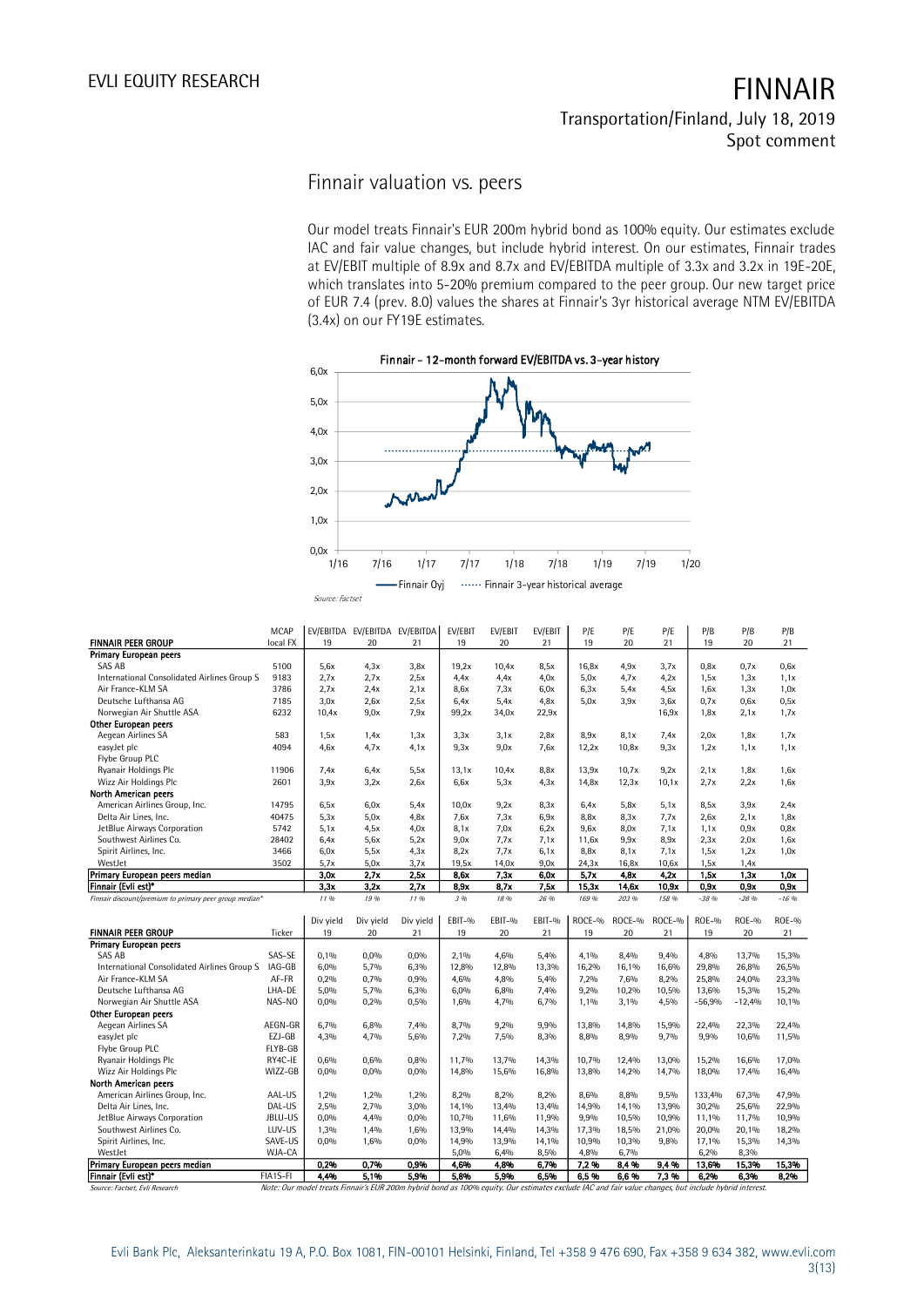### Fuel Price

The average hedged jet fuel price has increased in H1'19 and total fuel costs including hedging increased by 24% y/y in Q2. Finnair hedges its fuel purchases for 24 months forward on a rolling basis, with the degree of hedging decreasing towards the end of the hedging period.

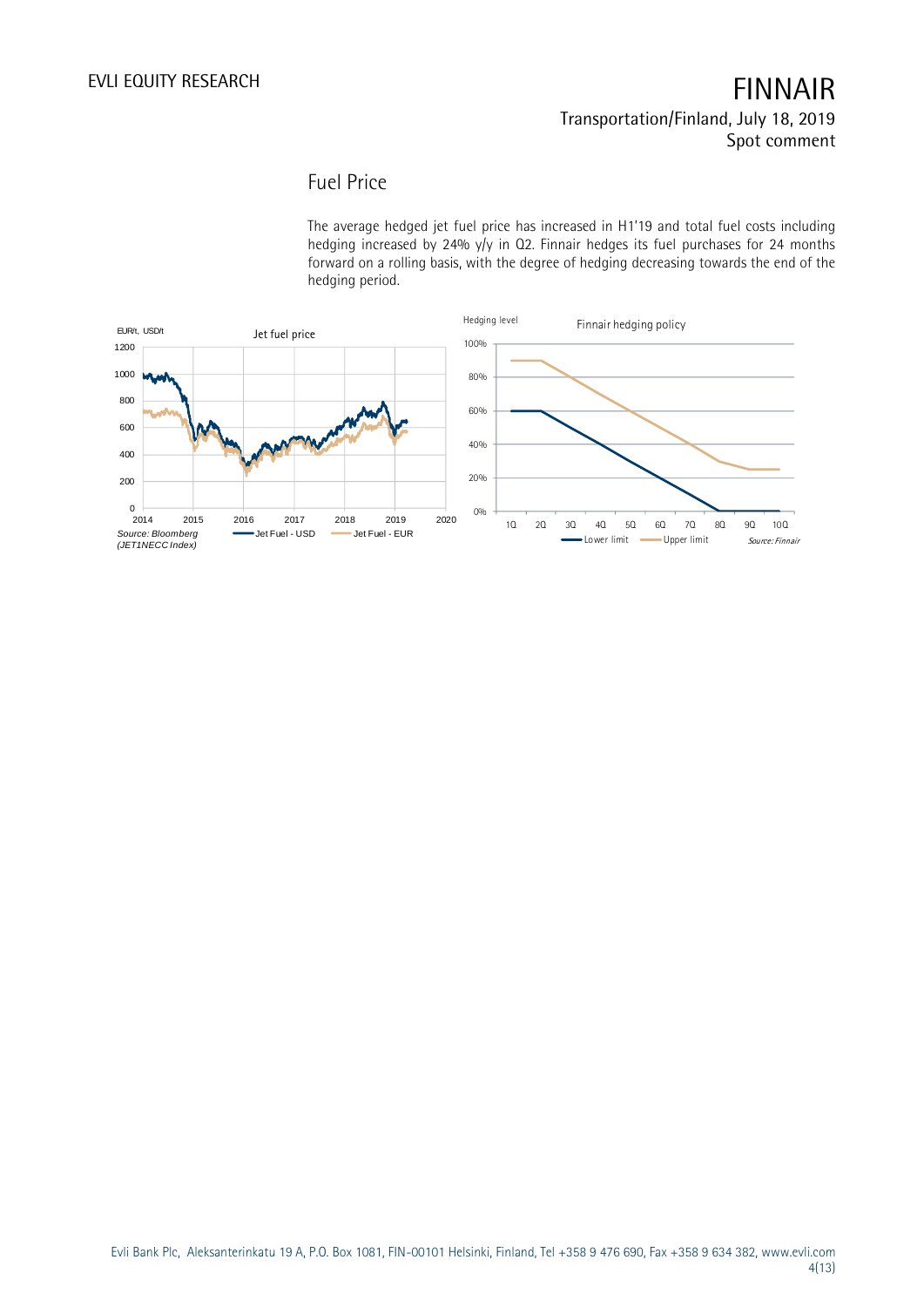| VALUATION RESULTS        | <b>BASE CASE DETAILS</b>    | VALUATION ASSUMPTIONS     | ASSUMPTIONS FOR WACC           |      |
|--------------------------|-----------------------------|---------------------------|--------------------------------|------|
| Current share price      | 6.83 PV of Free Cash Flow   | 1,293 Long-term growth, % | 2.0 Risk-free interest rate, % | 2.25 |
| DCF share value          | 14.43 PV of Horizon value   | 1,298 WACC, %             | 8.9 Market risk premium, %     | 5.8  |
| Share price potential, % | 111.3 Unconsolidated equity | 0 Spread, %               | 0.5 Debt risk premium, %       | 2.8  |
| Maximum value            | 15.9 Marketable securities  | 1,067 Minimum WACC, %     | 8.4 Equity beta coefficient    | 1.20 |
| Minimum value            | 13.1 Debt - dividend        | -1,809 Maximum WACC, %    | 9.4 Target debt ratio, %       | 20   |
| Horizon value, %         | 50.1 Value of stock         | 1,849 Nr of shares, Mn    | 128.1 Effective tax rate, %    | 25   |

| DCF valuation, EURm         | 2018    | 2019E   | 2020E       | 2021E   | 2022E    | 2023E          | 2024E       | 2025E       | 2026E       | 2027E    | 2028E       | Horizon |
|-----------------------------|---------|---------|-------------|---------|----------|----------------|-------------|-------------|-------------|----------|-------------|---------|
| Net sales                   | 2,850   | 3,104   | 3,202       | 3,330   | 3,446    | 3,515          | 3,585       | 3,657       | 3,730       | 3,805    | 3,881       | 3,958   |
| Sales growth, %             | 11.0    | 8.9     | 3.2         | 4.0     | 3.5      | 2.0            | 2.0         | 2.0         | 2.0         | 2.0      | 2.0         | 2.0     |
| Operating income (EBIT)     | 218     | 181     | 189         | 218     | 276      | 246            | 251         | 245         | 250         | 255      | 260         | 265     |
| EBIT margin, %              | 7.7     | 5.8     | 5.9         | 6.5     | 8.0      | 7.0            | 7.0         | 6.7         | 6.7         | 6.7      | 6.7         | 6.7     |
| + Depreciation+amort.       | 294     | 311     | 320         | 377     | 382      | 348            | 328         | 310         | 296         | 292      | 290         |         |
| - Income taxes              | $-89$   | $-36$   | $-38$       | $-44$   | $-55$    | $-49$          | $-50$       | $-49$       | $-50$       | $-51$    | $-52$       |         |
| - Change in NWC             | 50      |         | $\mathbf 0$ |         | $\Omega$ | $\overline{0}$ | $\mathbf 0$ | $\mathbf 0$ | $\mathbf 0$ | $\Omega$ | $\Omega$    |         |
| NWC / Sales. %              | $-26.3$ | $-24.1$ | $-23.4$     | $-22.5$ | $-21.8$  | $-21.4$        | $-21.0$     | $-20.6$     | $-20.2$     | $-19.8$  | $-19.4$     |         |
| + Change in other liabs     | $-91$   | 0       | 0           | 0       | $\Omega$ | $\overline{0}$ | $\mathbf 0$ | $\mathbf 0$ | $\mathbf 0$ | 0        | $\mathbf 0$ |         |
| - Capital Expenditure       | $-106$  | $-360$  | $-380$      | $-400$  | $-270$   | $-260$         | $-250$      | $-250$      | $-280$      | $-280$   | $-290$      | -296    |
| Investments / Sales, %      | 3.7     | 11.6    | 11.9        | 12.0    | 7.8      | 7.4            | 7.0         | 6.8         | 7.5         | 7.4      | 7.5         | 7.5     |
| - Other items               | $-103$  | $-13$   | $-13$       | $-13$   | $-13$    | $-13$          | $-13$       | $-13$       | $-13$       | $-13$    | $-13$       |         |
| $=$ Unlevered Free CF (FCF) | 174     | 84      | 79          | 139     | 321      | 273            | 266         | 244         | 204         | 204      | 195         | 2,900   |
| $=$ Discounted FCF (DFCF)   |         | 81      | 70          | 113     | 239      | 187            | 168         | 141         | 108         | 99       | 87          | 1,298   |
|                             |         |         |             |         |          |                |             |             |             |          |             |         |
| $=$ DFCF min WACC           |         | 81      | 70          | 114     | 243      | 191            | 172         | 145         | 112         | 103      | 91          | 1,463   |
| $=$ DFCF max WACC           |         | 81      | 70          | 111     | 235      | 183            | 163         | 137         | 105         | 96       | 84          | 1,159   |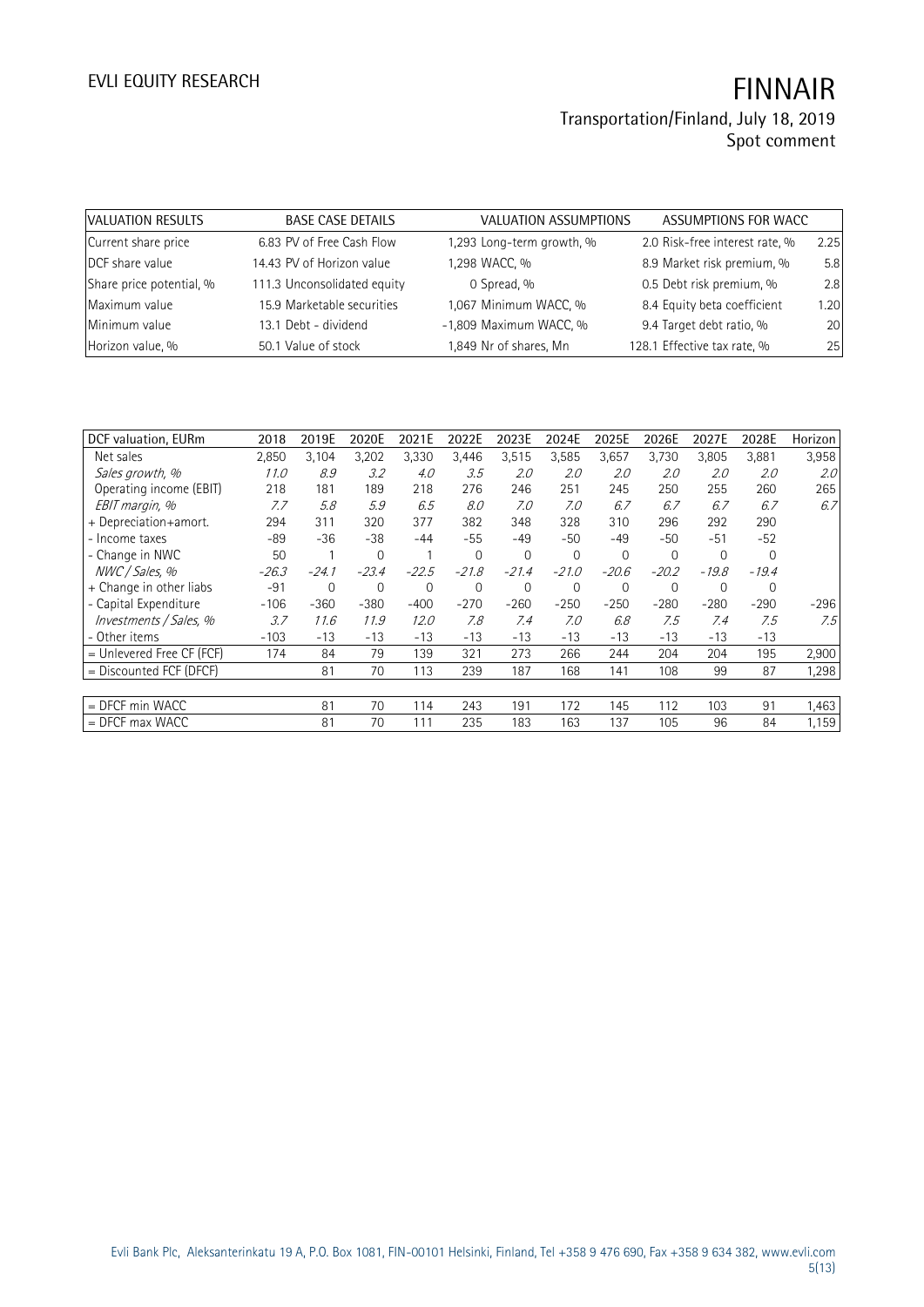| <b>INTERIM FIGURES</b>               |                |                |        |          |        |         |        |         |         |       |       |        |
|--------------------------------------|----------------|----------------|--------|----------|--------|---------|--------|---------|---------|-------|-------|--------|
| EVLI ESTIMATES, EURm                 | 201801         | 201802         | 201803 | 201804   | 2018   | 201901  | 201902 | 2019Q3E | 2019Q4E | 2019E | 2020E | 2021E  |
| Net sales                            | 641            | 718            | 807    | 684      | 2,850  | 673     | 793    | 889     | 748     | 3,104 | 3,202 | 3,330  |
| EBITDA                               | 87             | 131            | 191    | 104      | 513    | 60      | 126    | 213     | 93      | 492   | 509   | 594    |
| EBITDA margin (%)                    | 13.5           | 18.2           | 23.7   | 15.2     | 18.0   | 8.9     | 15.9   | 24.0    | 12.4    | 15.8  | 15.9  | 17.9   |
| EBIT                                 | 15             | 59             | 118    | 27       | 218    | $-16$   | 47     | 135     | 15      | 181   | 189   | 218    |
| EBIT margin (%)                      | 2.3            | 8.2            | 14.6   | 3.9      | 7.7    | $-2.4$  | 5.9    | 15.2    | 2.0     | 5.8   | 5.9   | 6.5    |
| Net financial items                  | $\overline{0}$ | $-70$          | $-28$  | $-31$    | $-129$ | $-31$   | $-9$   | $-27$   | $-27$   | $-94$ | $-99$ | $-101$ |
| Pre-tax profit                       | 15             | $-11$          | 90     | $-4$     | 89     | $-47$   | 38     | 108     | $-12$   | 87    | 91    | 116    |
| Tax                                  | $-3$           | $\overline{4}$ | $-18$  | $-9$     | $-26$  | 10      | -8     | $-22$   | 2       | $-17$ | $-18$ | $-23$  |
| Tax rate (%)                         | 22.8           | 35.5           | 19.5   | $-191.1$ | 28.6   | 20.6    | 20.0   | 20.0    | 20.0    | 19.7  | 20.0  | 20.0   |
| Net profit                           | 8              | $-10$          | 70     | $-16$    | 51     | $-41$   | 27     | 83      | $-13$   | 57    | 60    | 81     |
| EPS                                  | 0.06           | $-0.08$        | 0.54   | $-0.13$  | 0.40   | $-0.32$ | 0.21   | 0.65    | $-0.10$ | 0.45  | 0.47  | 0.63   |
| EPS adjusted (diluted no. of shares) | 0.06           | $-0.08$        | 0.54   | $-0.13$  | 0.40   | $-0.32$ | 0.21   | 0.65    | $-0.10$ | 0.45  | 0.47  | 0.63   |
| Dividend per share                   | 0.00           | 0.00           | 0.00   | 0.00     | 0.27   | 0.00    | 0.00   | 0.00    | 0.00    | 0.30  | 0.35  | 0.40   |
| SALES, EURm                          |                |                |        |          |        |         |        |         |         |       |       |        |
| Group total                          | 641            | 718            | 807    | 684      | 2,850  | 673     | 793    | 889     | 748     | 3,104 | 3,202 | 3,330  |
| Total                                | 641            | 718            | 807    | 684      | 2,850  | 673     | 793    | 889     | 748     | 3,104 | 3,202 | 3,330  |
| SALES GROWTH, Y/Y %                  |                |                |        |          |        |         |        |         |         |       |       |        |
| Group total                          | 15.6           | 13.4           | 9.7    | 5.9      | 11.0   | 5.0     | 10.5   | 10.2    | 9.5     | 8.9   | 3.2   | 4.0    |
| <b>Total</b>                         | 15.6           | 13.4           | 9.7    | 5.9      | 11.0   | 5.0     | 10.5   | 10.2    | 9.5     | 8.9   | 3.2   | $4.0$  |
| EBIT, EURm                           |                |                |        |          |        |         |        |         |         |       |       |        |
| Group total                          | 15             | 59             | 118    | 27       | 218    | $-16$   | 47     | 135     | 15      | 181   | 189   | 218    |
| Total                                | 15             | 59             | 118    | 27       | 218    | $-16$   | 47     | 135     | 15      | 181   | 189   | 218    |
| EBIT margin, %                       |                |                |        |          |        |         |        |         |         |       |       |        |
| Group total                          | 2.3            | 8.2            | 14.6   | 3.9      | 7.7    | $-2.4$  | 5.9    | 15.2    | 2.0     | 5.8   | 5.9   | 6.5    |
| Total                                | 2.3            | 8.2            | 14.6   | 3.9      | 7.7    | $-2.4$  | 5.9    | 15.2    | 2.0     | 5.8   | 5.9   | 6.5    |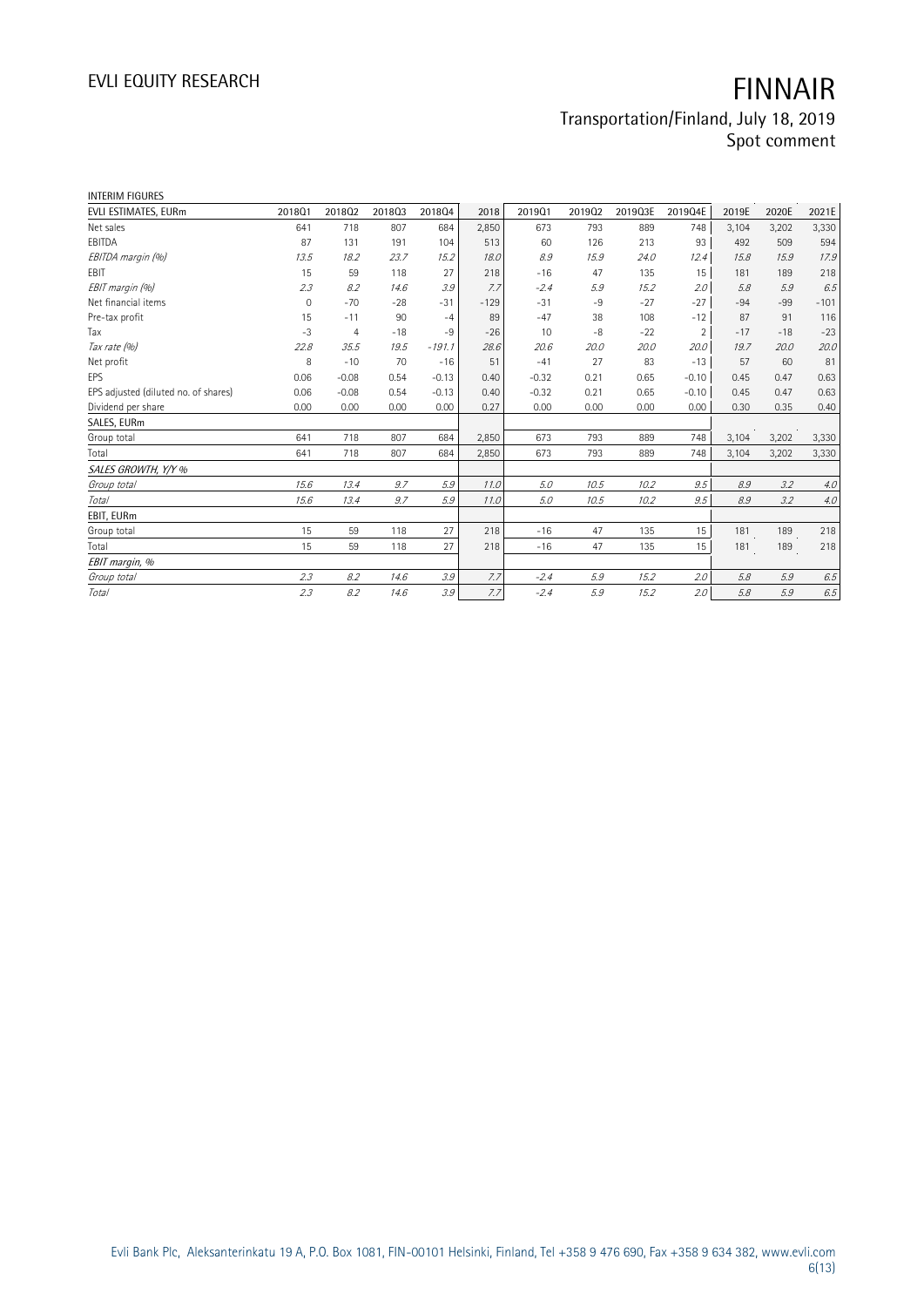| INCOME STATEMENT, EURm                   | 2014                          | 2015                 | 2016                          | 2017                  | 2018                  | 2019E                     | 2020E                 | 2021E          |
|------------------------------------------|-------------------------------|----------------------|-------------------------------|-----------------------|-----------------------|---------------------------|-----------------------|----------------|
| Sales                                    | 2,285                         | 2,255                | 2,317                         | 2,568                 | 2,850                 | 3,104                     | 3,202                 | 3,330          |
| Sales growth (%)                         | $-4.8$                        | $-1.3$               | 2.8                           | 10.9                  | 11.0                  | $\mathcal{S}.\mathcal{G}$ | 3.2                   | 4.0            |
| Costs                                    | $-2,187$                      | $-2,123$             | $-2,156$                      | $-2,269$              | $-2,337$              | $-2,612$                  | $-2,693$              | $-2,735$       |
| Reported EBITDA                          | 98                            | 132                  | 161                           | 300                   | 513                   | 492                       | 509                   | 594            |
| Extraordinary items in EBITDA            | $\mathbf 0$                   | $\mathbf 0$          | 0                             | $\mathbf 0$           | $\mathbf 0$           | $\mathsf{O}\xspace$       | $\mathbf 0$           | $\mathbf 0$    |
| EBITDA margin (%)                        | 4.3                           | 5.8                  | 6.9                           | 11.7                  | 18.0                  | 15.8                      | 15.9                  | 17.9           |
| Depreciation                             | $-134$                        | $-108$               | $-106$                        | $-129$                | $-294$                | $-311$                    | $-320$                | $-377$         |
| EBITA                                    | $-36$                         | 24                   | 55                            | 170                   | 218                   | 181                       | 189                   | 218            |
| Goodwill amortization / writedown        | $\mathbf 0$                   | $\mathbf 0$          | $\mathsf{O}\xspace$           | $\mathbf 0$           | $\mathbf 0$           | $\mathsf{O}\xspace$       | $\mathbf 0$           | $\mathbf 0$    |
| Reported EBIT                            | $-36$                         | 24                   | 55                            | 170                   | 218                   | 181                       | 189                   | 218            |
| EBIT margin (%)                          | $-1.6$                        | 1.1                  | 2.4                           | 6.6                   | 7.7                   | 5.8                       | 5.9                   | 6.5            |
| Net financials                           | $-27$                         | $-8$                 | $-10$                         | $-14$                 | $-129$                | $-94$                     | -99                   | $-101$         |
| Pre-tax profit                           | $-63$                         | 15                   | 45                            | 157                   | 89                    | 87                        | 91                    | 116            |
| Extraordinary items                      | $\mathbf 0$                   | $-11$                | $-1$                          | $-1$                  | $\mathbf 0$           | $\mathsf{O}\xspace$       | $\mathbf 0$           | $\mathbf 0$    |
| Taxes                                    | 13                            | $-3$                 | $-9$                          | $-31$                 | $-26$                 | $-17$                     | $-18$                 | $-23$          |
| Minority shares                          | $\mathbf 0$                   | $\mathbf 0$          | $\mathbf 0$                   | $\mathbb O$           | $\mathbb O$           | $\mathbb O$               | $\mathbb O$           | $\mathbf 0$    |
| Net profit                               | $-51$                         | $-18$                | 19                            | 112                   | 51                    | 57                        | 60                    | 81             |
| <b>BALANCE SHEET, EURm</b>               |                               |                      |                               |                       |                       |                           |                       |                |
| Assets                                   |                               |                      |                               |                       |                       |                           |                       |                |
| Fixed assets                             | 1,053                         | 957                  | 1,189                         | 1,446                 | 2,545                 | 2,595                     | 2,655                 | 2,678          |
| % of sales                               | 46                            | 42                   | 51                            | 56                    | 89                    | 84                        | 83                    | 80             |
| Goodwill                                 | $\mathbf 0$                   | $\mathbf 0$          | 0                             | $\mathbf 0$           | $\mathbf 0$           | $\mathsf{O}\xspace$       | $\mathbf 0$           | $\mathbf 0$    |
| % of sales                               | 0                             | 0                    | 0                             | 0                     | 0                     | 0                         | 0                     | 0              |
| Inventory                                | 15                            | 12                   | 15                            | 17                    | 121                   | 131                       | 136                   | 141            |
| % of sales                               | $\mathcal{I}$                 | $\mathcal I$         | $\mathcal I$                  | $\mathcal{I}$         | $\overline{4}$        | $\overline{4}$            | $\overline{4}$        | $\overline{4}$ |
| Receivables                              | 358                           | 364                  | 512                           | 460                   | 210                   | 224                       | 229                   | 236            |
| % of sales                               | 16                            | 16                   | 22                            | 18                    | 7                     | $\overline{z}$            | 7                     | $\overline{z}$ |
| Liquid funds                             | 426                           | 708                  | 814                           | 965                   | 1,067                 | 1,163                     | 1,199                 | 1,247          |
| % of sales                               | 19                            | 31                   | 35                            | 38                    | 37                    | 37                        | 37                    | 37             |
| Total assets                             | 1,885                         | 2,050                | 2,529                         | 2,887                 | 3,944                 | 4,113                     | 4,219                 | 4,302          |
| Liabilities                              |                               |                      |                               |                       |                       |                           |                       |                |
| Equity                                   | 514                           | 727                  | 857                           | 1,016                 | 918                   | 941                       | 962                   | 998            |
| % of sales                               | 23                            | 32                   | 37                            | 40                    | 32                    | 30                        | 30                    | 30             |
| Deferred taxes                           | $\mathbf 0$                   | $\mathbf 0$          | 33                            | 74                    | 48                    | 48                        | 48                    | 48             |
| % of sales                               | 0                             | 0                    | $\mathcal I$                  | 3                     | $\mathfrak z$         | $\overline{2}$            | $\cal I$              | $\mathcal{I}$  |
| Interest bearing debt                    | 428                           | 346                  | 718                           | 719                   | 1,774                 | 1,896                     | 1,970                 | 2,005          |
| % of sales                               | 19                            | 15                   | 31                            | 28                    | 62                    | 61                        | 62                    | 60             |
| Non-interest bearing current liabilities | 601                           | 682                  | 519                           | 566                   | 285                   | 311                       | 321                   | 333            |
| % of sales                               | 26                            | 30                   | 22                            | 22                    | 10                    | 10                        | 10                    | 10             |
| Other interest free debt                 | 246                           | 201                  | 339                           | 428                   | 811                   | 811                       | 811                   | 811            |
| % of sales                               | 11                            | $\mathcal G$         | 15                            | 17                    | 28                    | 26                        | 25                    | 24             |
| <b>Total liabilities</b>                 | 1,885                         | 2,050                | 2,529                         | 2,887                 | 3,944                 | 4,113                     | 4,219                 | 4,302          |
| CASH FLOW, EURm                          |                               |                      |                               |                       |                       |                           |                       |                |
| + EBITDA                                 | 98                            | 132                  | 161                           | 300                   | 513                   | 492                       | 509                   | 594            |
| - Net financial items                    | $-27$                         | $-8$                 | $-10$                         | $-14$                 | $-129$                | $-94$                     | $-99$                 | $-101$         |
| - Taxes                                  | $\mathsf{O}\xspace$           | $\mathsf{O}\xspace$  | 33                            | $-1$                  | $-52$                 | $-17$                     | $-18$                 | $-23$          |
| - Increase in Net Working Capital        | $-33$                         | 43                   | 56                            | 57                    | 50                    | $\mathbf{1}$              | $\mathbb O$           | $\overline{1}$ |
| $+/-$ Other                              | $-15$                         | 5                    | $-19$                         | 40                    | $\mathbf{1}$          | $-13$                     | $-13$                 | $-13$          |
|                                          | 23                            | 171                  | 220                           | 382                   | 383                   | 369                       | 380                   | 458            |
| = Cash flow from operations              |                               |                      |                               |                       |                       |                           |                       |                |
| - Capex<br>- Acquisitions                | $-146$<br>$\mathsf{O}\xspace$ | $-81$<br>$\mathbf 0$ | $-486$<br>$\mathsf{O}\xspace$ | $-394$<br>$\mathbf 0$ | $-320$<br>$\mathbb O$ | $-360$<br>0               | $-380$<br>$\mathbf 0$ | $-400$<br>0    |
| + Divestments                            | 268                           | 448                  | 153                           | 157                   | 214                   | 0                         | $\mathbf 0$           | $\mathbf 0$    |
|                                          |                               |                      |                               |                       |                       |                           |                       |                |
| = Net cash flow                          | 144                           | 538                  | $-113$                        | 146                   | 277                   | 9                         | $\mathbb O$           | 58             |
| +/- Change in interest-bearing debt      | $-165$                        | $-81$                | 372                           | $\mathbf{1}$          | 1,056                 | 121                       | 75                    | 35             |
| +/- New issues/buybacks                  | 143                           | 231                  | 110                           | 60                    | $-110$                | $\mathbb O$               | $\mathbb O$           | $\mathbf 0$    |
| - Paid dividend                          | $\mathsf{O}\xspace$           | $\mathbf 0$          | 0                             | $-13$                 | $-38$                 | $-35$                     | $-38$                 | $-45$          |
| +/- Change in loan receivables           | $-107$                        | $-291$               | $-167$                        | 79                    | $-91$                 | $\mathsf{O}\xspace$       | $\mathbb O$           | 0              |
| Change in cash                           | $15\,$                        | 397                  | 202                           | 273                   | 1,094                 | 95                        | 37                    | 48             |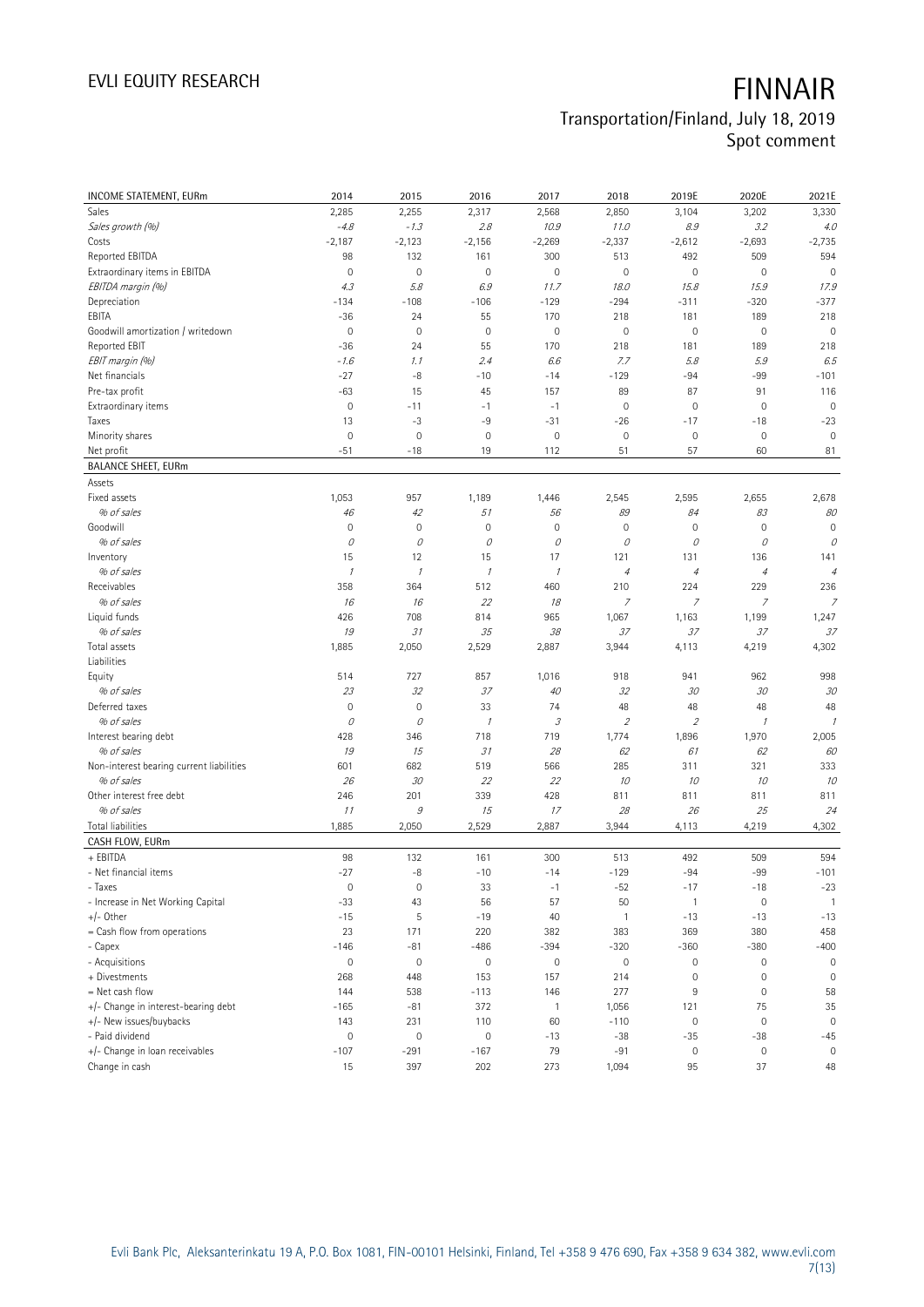| <b>KEY FIGURES</b>                                             | 2015          | 2016                | 2017                | 2018                | 2019E               | 2020E       | 2021E       |
|----------------------------------------------------------------|---------------|---------------------|---------------------|---------------------|---------------------|-------------|-------------|
| M-cap                                                          | 694           | 516                 | 1,643               | 908                 | 875                 | 875         | 875         |
| Net debt                                                       | $-362$        | $-96$               | $-246$              | 707                 | 733                 | 771         | 758         |
| Enterprise value                                               | 332           | 420                 | 1,397               | 1,615               | 1,608               | 1,646       | 1,633       |
| Sales                                                          | 2,255         | 2,317               | 2,568               | 2,850               | 3,104               | 3,202       | 3,330       |
| EBITDA                                                         | 132           | 161                 | 300                 | 513                 | 492                 | 509         | 594         |
| EBIT                                                           | 24            | 55                  | 170                 | 218                 | 181                 | 189         | 218         |
| Pre-tax                                                        | 15            | 45                  | 157                 | 89                  | 87                  | 91          | 116         |
| Earnings                                                       | $-6$          | 21                  | 113                 | 51                  | 57                  | 60          | 81          |
| Book value                                                     | 727           | 857                 | 1,016               | 918                 | 941                 | 962         | 998         |
| Valuation multiples                                            |               |                     |                     |                     |                     |             |             |
| EV/sales                                                       | 0.1           | 0.2                 | 0.5                 | 0.6                 | 0.5                 | 0.5         | 0.5         |
| EV/EBITDA                                                      | 2.5           | 2.6                 | 4.7                 | 3.2                 | 3.3                 | 3.2         | 2.7         |
| EV/EBITA                                                       | 14.0          | 7.6                 | 8.2                 | 7.4                 | 8.9                 | 8.7         | 7.5         |
| EV/EBIT                                                        | 14.0          | 7.6                 | 8.2                 | 7.4                 | 8.9                 | 8.7         | 7.5         |
| EV/operating cash flow                                         | 1.9           | 1.9                 | 3.7                 | 4.2                 | 3.5                 | 3.5         | 3.0         |
| EV/cash earnings                                               | 2.3           | 2.3                 | 4.7                 | 4.9                 | 4.2                 | 4.2         | 3.5         |
| P/E                                                            | $-107.2$      | 24.9                | 14.6                | 17.7                | 15.3                | 14.6        | 10.9        |
| P/E excl. goodwill                                             | $-107.2$      | 24.9                | 14.6                | 17.7                | 15.3                | 14.6        | 10.9        |
| P/B                                                            | 1.0           | 0.6                 | 1.6                 | 1.0                 | 0.9                 | 0.9         | 0.9         |
| P/sales                                                        | 0.3           | 0.2                 | 0.6                 | 0.3                 | 0.3                 | 0.3         | 0.3         |
| P/CF                                                           | 4.1           | 2.4                 | 4.3                 | 2.4                 | 1.9                 | 1.9         | 1.6         |
| Target EV/EBIT                                                 | 0.0           | 0.0                 | 0.0                 | 0.0                 | 9.3                 | 9.1         | 7.8         |
| Target P/E                                                     | 0.0           | 0.0                 | 0.0                 | O.O                 | 16.6                | 15.8        | 11.8        |
| Target P/B                                                     | 0.0           | 0.0                 | 0.0                 | 0.0                 | 1.0                 | 1.0         | $7.0\,$     |
| Per share measures                                             |               |                     |                     |                     |                     |             |             |
|                                                                |               |                     |                     |                     |                     |             |             |
|                                                                |               |                     |                     |                     |                     |             |             |
| Number of shares                                               | 128,136       | 128,136             | 128,136             | 128,136             | 128,136             | 128,136     | 128,136     |
| Number of shares (diluted)                                     | 128,136       | 128,136             | 128,136             | 128,136             | 128,136             | 128,136     | 128,136     |
| EPS                                                            | $-0.05$       | 0.16                | 0.88                | 0.40                | 0.45                | 0.47        | 0.63        |
| EPS excl. goodwill                                             | $-0.05$       | 0.16                | 0.88                | 0.40                | 0.45                | 0.47        | 0.63        |
| Cash EPS                                                       | 1.13          | 1.43                | 2.31                | 2.59                | 2.97                | 3.06        | 3.67        |
| Operating cash flow per share                                  | 1.33          | 1.71                | 2.98                | 2.99                | 3.57                | 3.68        | 4.30        |
| Capital employed per share                                     | 2.83          | 5.92                | 5.99                | 12.68               | 13.06               | 13.53       | 13.70       |
| Book value per share                                           | 5.68          | 6.69                | 7.93                | 7.17                | 7.34                | 7.51        | 7.79        |
| Book value excl. goodwill                                      | 5.68          | 6.69                | 7.93                | 7.17                | 7.34                | 7.51        | 7.79        |
| Dividend per share                                             | 0.00          | 0.10                | 0.30                | 0.27                | 0.30                | 0.35        | 0.40        |
| Dividend payout ratio, %                                       | 0.0           | 61.7                | 34.1                | 68.6                | 67.2                | 74.8        | 63.6        |
| Dividend yield, %                                              | 0.0           | 2.5                 | 2.3                 | 3.9                 | 4.4                 | 5.1         | 5.9         |
| Efficiency measures                                            |               |                     |                     |                     |                     |             |             |
| ROE<br>ROCE                                                    | $-1.0$<br>2.4 | 2.6<br>4.2          | 12.0<br>10.3        | 5.3<br>9.9          | 6.2<br>6.5          | 6.3<br>6.6  | 8.2         |
| Financial ratios                                               |               |                     |                     |                     |                     |             | 7.3         |
| Capex/sales, %                                                 | $-16.3$       | 14.4                | 9.2                 | 3.7                 | 11.6                | 11.9        | 12.0        |
|                                                                | $-339.6$      |                     | 183.2               | 35.9                | 115.9               | 118.8       |             |
| Capex/depreciation excl. goodwill,%                            |               | 314.7<br>$-0.6$     | $-0.8$              | 1.4                 |                     | 1.5         | 106.2       |
| Net debt/EBITDA, book-weighted<br>Debt/equity, market-weighted | $-2.7$<br>0.5 | 1.4                 | 0.4                 | 2.0                 | 1.5<br>2.2          | 2.3         | 1.3<br>2.3  |
|                                                                | 40.6          | 37.8                | 39.1                | 25.4                | 25.0                | 24.9        | 25.4        |
| Equity ratio, book-weighted<br>Gearing                         | $-0.50$       | $-0.11$             | $-0.24$             | 0.77                | 0.78                | 0.80        | 0.76        |
| Number of employees, average                                   | $\mathbf 0$   | $\mathsf{O}\xspace$ | $\mathbf 0$         | $\mathsf{O}\xspace$ | $\mathsf{O}\xspace$ | $\mathbf 0$ | $\mathbf 0$ |
|                                                                | $\mathbf 0$   | $\mathbf 0$         | $\mathbf 0$         | $\mathsf{O}\xspace$ | $\mathsf{O}\xspace$ | $\mathbf 0$ | $\mathbf 0$ |
| Sales per employee, EUR<br>EBIT per employee, EUR              | $\mathbf 0$   | 0                   | $\mathsf{O}\xspace$ | $\mathsf{O}\xspace$ | $\mathsf{O}\xspace$ | $\mathbf 0$ | $\mathbf 0$ |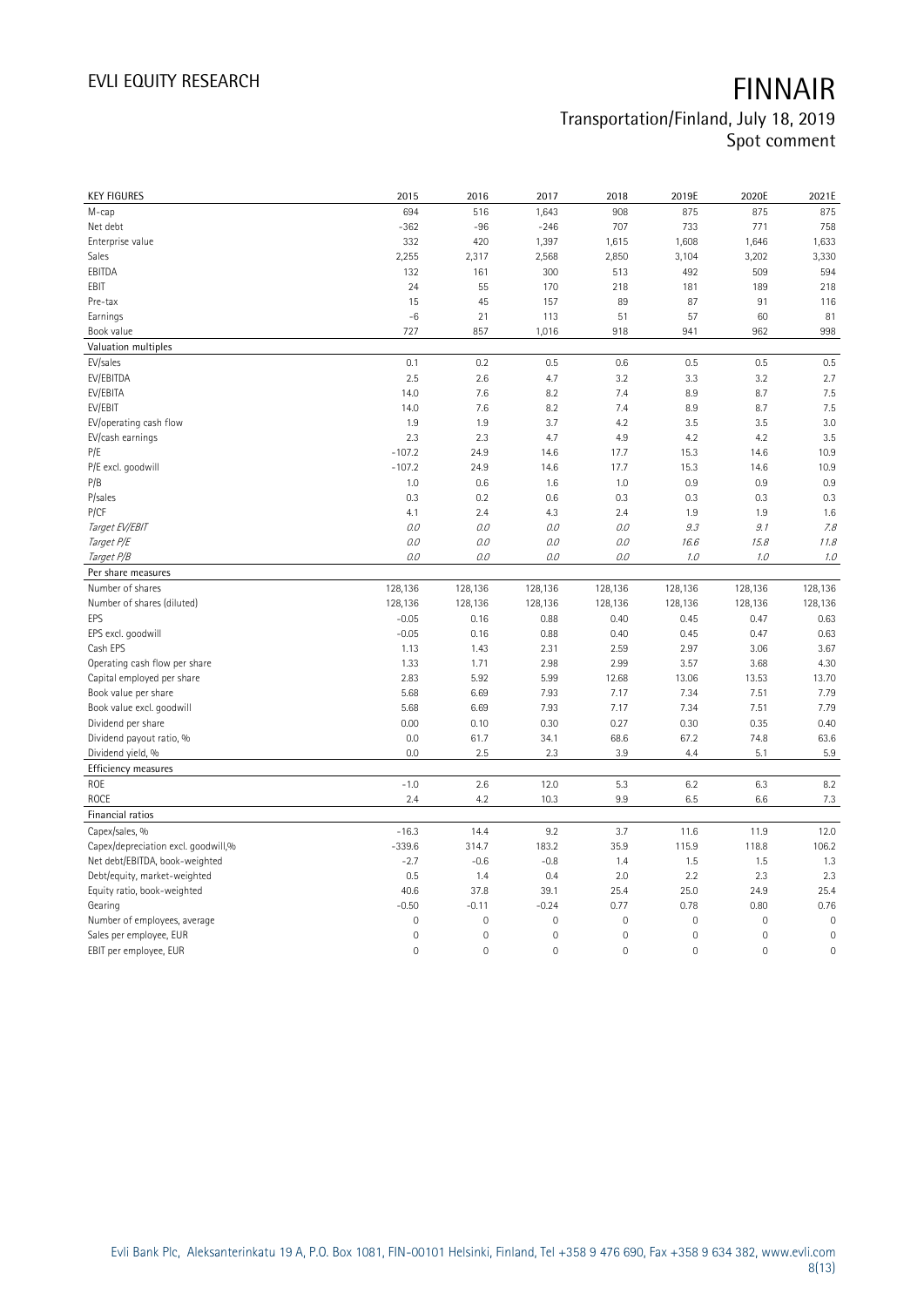COMPANY DESCRIPTION: Finnair is the Finnish flag carrier airline.

INVESTMENT CASE: Finnair has clearly improved its profitability in 2016-2017. Strategy relies on traffic between Asia and Europe with new A350 fleet.

| <b>OWNERSHIP STRUCTURE</b>                 | SHARES        | <b>EURm</b> | 0/0   |
|--------------------------------------------|---------------|-------------|-------|
| Prime Minister's Office                    | 71,515,426    | 488.450     | 55.8% |
| The Local Government Pensions Institution  | 6,250,875     | 42.693      | 4.9%  |
| Ilmarinen Mutual Pension Insurance Company | 2,744,025     | 18.742      | 2.1%  |
| The State Pension Fund                     | 2,150,000     | 14.684      | 1.7%  |
| Oy Etra Invest Ab                          | 1,700,000     | 11.611      | 1.3%  |
| Veritas Pension Insurance Company Ltd.     | 1,000,000     | 6.830       | 0.8%  |
| Laakkonen Mikko Kalervo                    | 830,028       | 5.669       | 0.6%  |
|                                            |               |             |       |
| Ten largest                                | 86,190,354    | 588.680     | 67%   |
| Residual                                   | 41,945,761    | 286.490     | 33%   |
| Total                                      | 128, 136, 115 | 875.170     | 100%  |

| <b>EARNINGS CALENDAR</b> |                                            |
|--------------------------|--------------------------------------------|
| October 22, 2019         | Q3 report                                  |
|                          |                                            |
|                          |                                            |
|                          |                                            |
| OTHER EVENTS             |                                            |
| March 20, 2018           | AGM                                        |
|                          |                                            |
| COMPANY MISCELLANEOUS    |                                            |
| CEO: Topi Manner         | Tietotie 9, 01053 FINNAIR (VANTAA AIRPORT) |
| CFO: Pekka Vähähyyppä    | Tel: +358 9 818 2780                       |

IR: Mari Reponen

Evli Bank Plc, Aleksanterinkatu 19 A, P.O. Box 1081, FIN-00101 Helsinki, Finland, Tel +358 9 476 690, Fax +358 9 634 382, [www.evli.com](http://www.evli.com/) 9(13)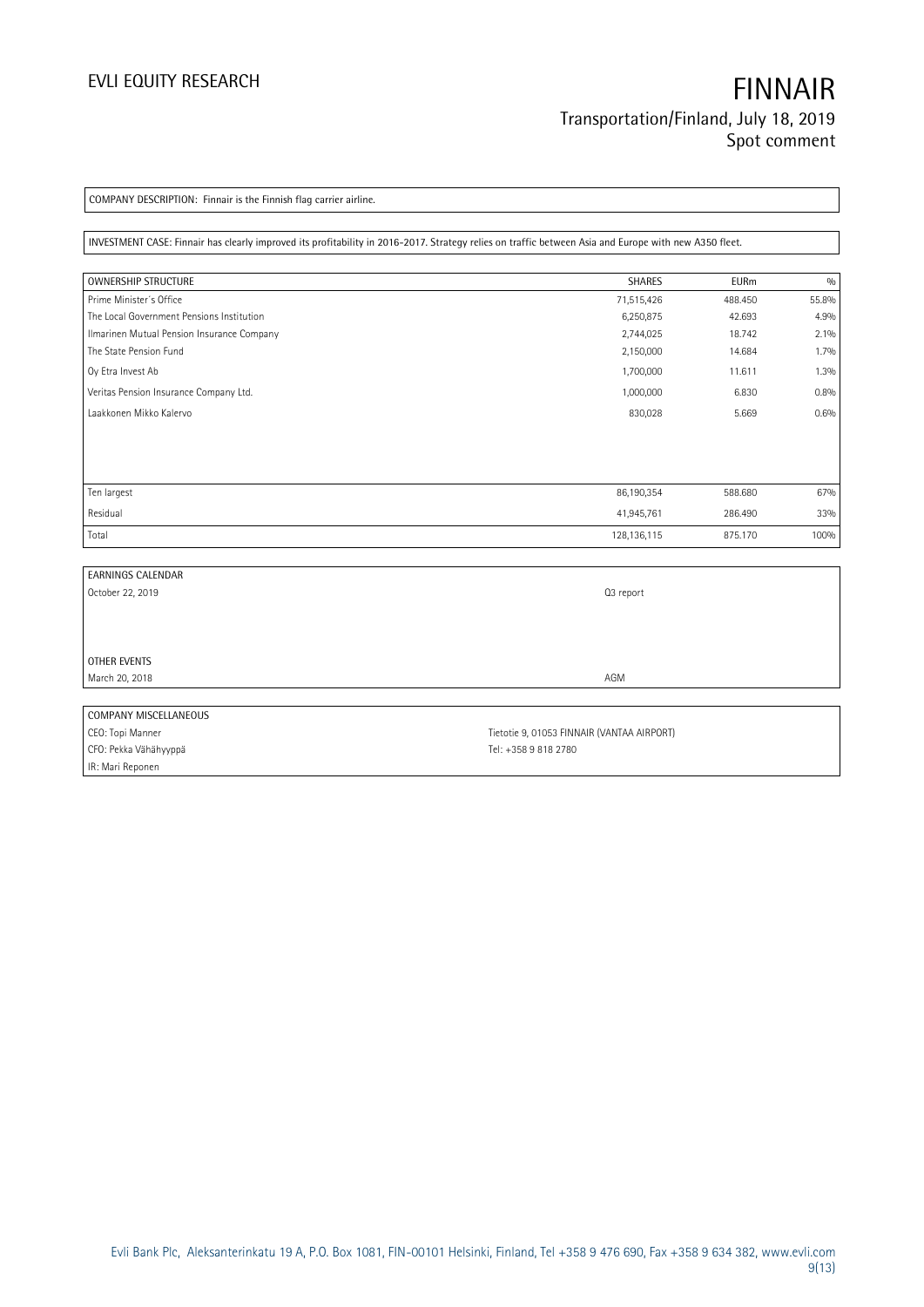### DEFINITIONS

| P/E                                                                                      | EPS                                                             |
|------------------------------------------------------------------------------------------|-----------------------------------------------------------------|
| Price per share                                                                          | Profit before extraordinary items and taxes                     |
| Earnings per share                                                                       | $-$ income taxes $+$ minority interest                          |
|                                                                                          | Number of shares                                                |
| P/Sales                                                                                  | <b>DPS</b>                                                      |
| Market cap                                                                               | Dividend for the financial period per share                     |
|                                                                                          |                                                                 |
| Sales                                                                                    |                                                                 |
| P/BV                                                                                     | <b>CEPS</b>                                                     |
| Price per share                                                                          | Gross cash flow from operations                                 |
| Shareholders' equity $+$ taxed provisions per share                                      | Number of shares                                                |
|                                                                                          |                                                                 |
| P/CF                                                                                     | EV/Share                                                        |
| Price per share                                                                          | Enterprise value                                                |
| Operating cash flow per share                                                            | Number of shares                                                |
|                                                                                          |                                                                 |
| EV (Enterprise value)                                                                    | Sales/Share                                                     |
| Market cap + net debt + minority interest at market value                                | Sales                                                           |
| - share of associated companies at market value                                          | Number of shares                                                |
|                                                                                          |                                                                 |
| Net debt                                                                                 | EBITDA/Share                                                    |
| Interest bearing debt - financial assets                                                 | Earnings before interest, tax, depreciation and amortisation    |
|                                                                                          | Number of shares                                                |
|                                                                                          |                                                                 |
| EV/Sales                                                                                 | EBIT/Share                                                      |
| Enterprise value                                                                         | Operating profit                                                |
| Sales                                                                                    | Number of shares                                                |
| EV/EBITDA                                                                                | EAFI/Share                                                      |
| Enterprise value                                                                         | Pretax profit                                                   |
| Earnings before interest, tax, depreciation and amortisation                             | Number of shares                                                |
|                                                                                          |                                                                 |
| EV/EBIT                                                                                  | Capital employed/Share                                          |
| Enterprise value                                                                         | Total assets - non interest bearing debt                        |
| Operating profit                                                                         | Number of shares                                                |
|                                                                                          |                                                                 |
| Div yield, %                                                                             | Total assets                                                    |
| Dividend per share                                                                       | <b>Balance sheet total</b>                                      |
| Price per share                                                                          |                                                                 |
|                                                                                          |                                                                 |
| Payout ratio, %                                                                          | Interest coverage (x)                                           |
| Total dividends                                                                          | Operating profit                                                |
| Earnings before extraordinary items and taxes - income taxes + minority interest         | Financial items                                                 |
|                                                                                          |                                                                 |
| Net cash/Share                                                                           | Asset turnover (x)                                              |
| Financial assets - interest bearing debt                                                 | Turnover                                                        |
| Number of shares                                                                         | Balance sheet total (average)                                   |
|                                                                                          |                                                                 |
| ROA, %<br>Operating profit $+$ financial income $+$ extraordinary items                  | Debt/Equity, %<br>Interest bearing debt                         |
| Balance sheet total - interest free short term debt                                      | Shareholders' equity + minority interest + taxed provisions     |
|                                                                                          |                                                                 |
| - long term advances received and accounts payable (average)                             |                                                                 |
|                                                                                          |                                                                 |
| ROCE, %<br>Profit before extraordinary items + interest expenses + other financial costs | Equity ratio, %                                                 |
|                                                                                          | Shareholders' equity $+$ minority interest $+$ taxed provisions |
| Balance sheet total - non interest bearing debt (average)                                | Total assets - interest free loans                              |
| ROE, %                                                                                   | CAGR, %                                                         |
| Profit before extraordinary items and taxes - income taxes                               | Cumulative annual growth rate $=$ Average growth per year       |
| Shareholders' equity + minority interest + taxed provisions (average)                    |                                                                 |
|                                                                                          |                                                                 |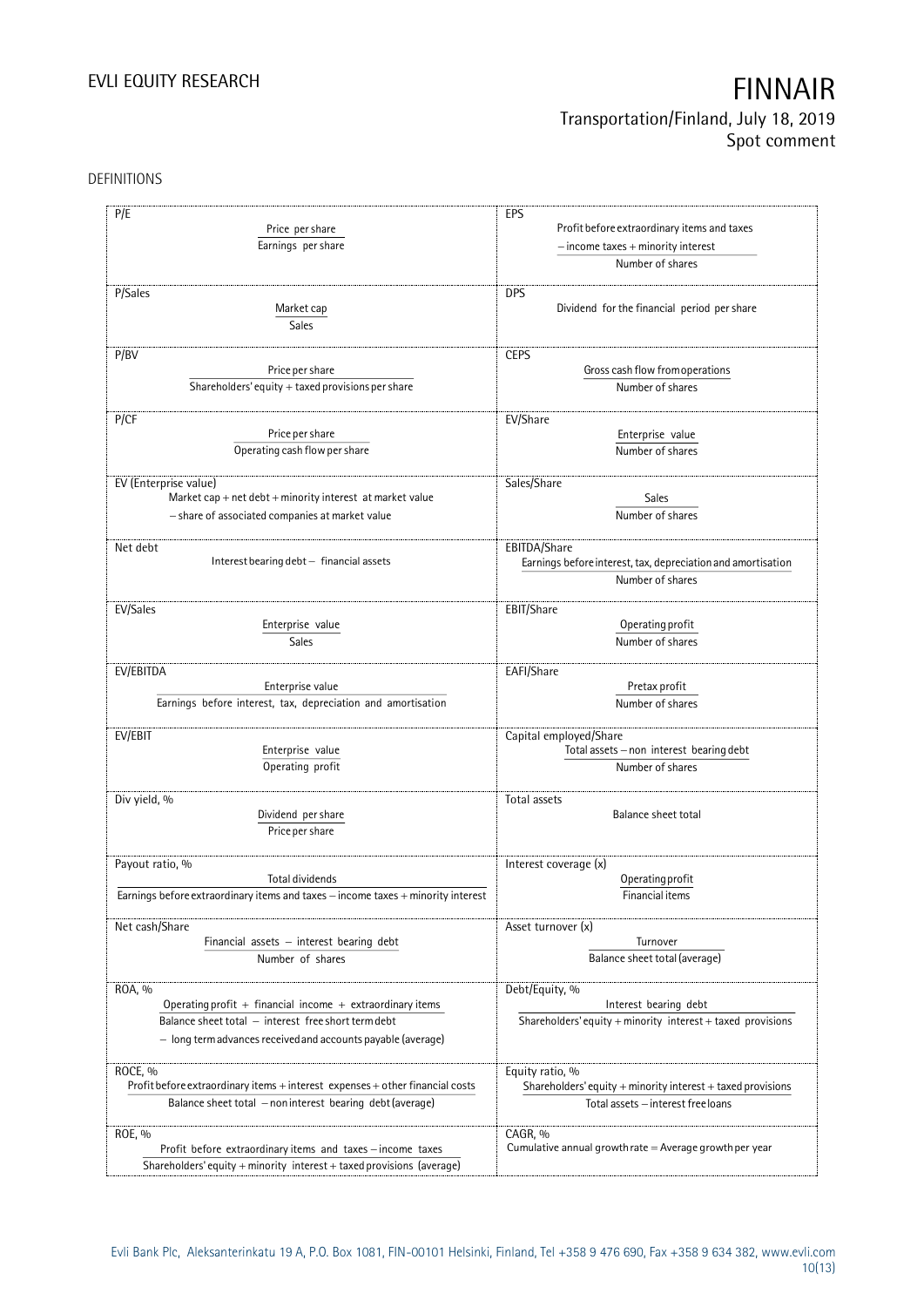### Important Disclosures

Evli Research Partners Plc ("ERP") uses 12-month target prices. Target prices are defined by utilizing analytical techniques based on financial theory including (but not limited to) discounted cash flow analysis and comparative valuation. The selection of valuation methods depends on different circumstances. Target prices may be altered on the basis of new information coming to light in the underlying company or changes in interest rates, changes in foreign exchange rates, other securities prices or market indices or outlook for the aforementioned factors or other factors that may change the conditions of financial markets. Recommendations and changes by analysts are available at <https://research.evli.com/JasperAllModels.action?authParam=key;461&authParam=x;G3rNagWrtf7K&authType=3> Investment recommendations are defined as follows: Target price compared to share price Recommendation<br>  $\leq -10\%$  $\langle 5, 10, 10 \rangle$  SELL<br> $\langle -10, 10, 10 \rangle$  SELL  $-10 - (+10) \%$  HOL<br>  $> 10 \%$  RIJY  $> 10\%$ ERP's investment recommendation of the analyzed company is updated at least 2 timer per year. 60% 53% 50% 39% 40% 30% 20% 8% 10%  $0%$ Sell Hold Buy

The graph above shows the distribution of ERP's recommendations of companies under coverage in 1st of February 2019. If recommendation is not given, it is not mentioned here.

### Name(s) of the analyst(s): Rissanen

This research report has been prepared by Evli Research Partners Plc ("ERP" or "Evli Research"). ERP is a subsidiary of Evli Bank Plc. Production of the investment recommendation has been concluded on [18.7.2019, 8:45]. This report has been published on [18.7.2019, 9:15].

None of the analysts contributing to this report, persons under their guardianship or corporations under their control have a position in the shares of the company or related securities.

The date and time for any price of financial instruments mentioned in the recommendation refer to the previous trading day's closing price(s) unless otherwise stated in the report.

Each analyst responsible for the content of this report assures that the expressed views accurately reflect the personal views of each analyst on the covered companies and securities. Each analyst assures that (s)he has not been, nor are or will be, receiving direct or indirect compensation related to the specific recommendations or views contained in this report.

Companies in the Evli Group, affiliates or staff of companies in the Evli Group, may perform services for, solicit business from, hold long or short positions in, or otherwise be interested in the investments (including derivatives) of any company mentioned in the publication or report.

Neither ERP nor any company within the Evli Group have managed or co-managed a public offering of the company's securities during the last 12 months prior to, received compensation for investment banking services from the company during the last 12 months prior to the publication of the research report.

ERP has signed an agreement with the issuer of the financial instruments mentioned in the recommendation, which includes production of research reports. This assignment has a limited economic and financial impact on ERP and/or Evli. Under the assignment ERP performs services including, but not limited to, arranging investor meetings or –events, investor relations communication advisory and production of research material.

ERP or another company within the Evli Group does not have an agreement with the company to perform market making or liquidity providing services. months prior to, received compensation for investment banking services from the company during the last 12 months prior to the publication of the.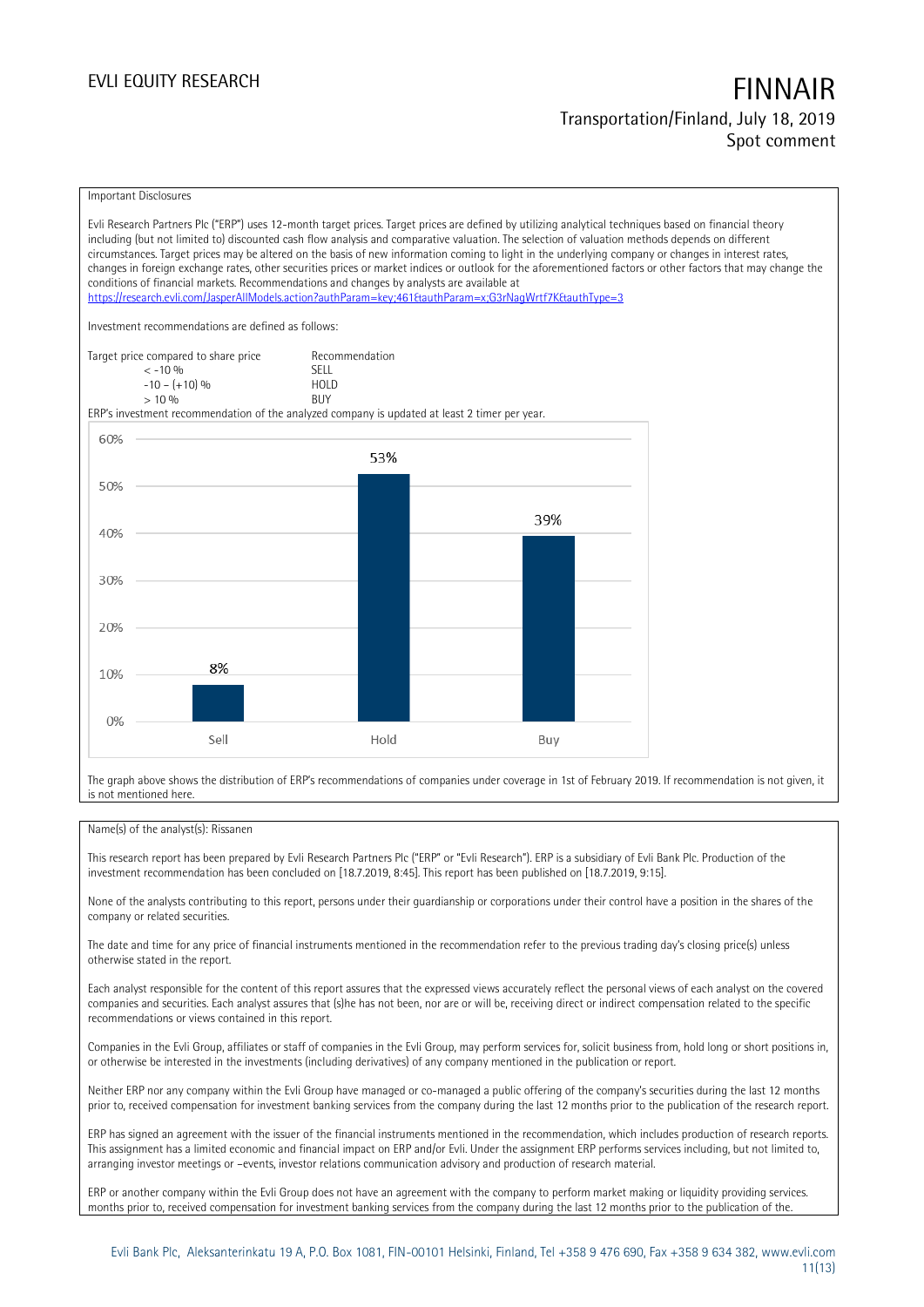For the prevention and avoidance of conflicts of interests with respect to this report, there is an information barrier (Chinese wall) between Investment Research and Corporate Finance units concerning unpublished investment banking services to the company. The remuneration of the analyst(s) is not tied directly or indirectly to investment banking transactions or other services performed by Evli Bank Plc or any company within Evli Group.

This report has not been disclosed to the company prior to its dissemination.

This report is provided and intended for informational purposes only and may not be used or considered under any circumstances as an offer to sell or buy any securities or as advice to trade any securities.

This report is based on sources ERP considers to be correct and reliable. The sources include information providers Reuters and Bloomberg, stock-exchange releases from the companies and other company news, Statistics Finland and articles in newspapers and magazines. However, ERP does not guarantee the materialization, correctness, accuracy or completeness of the information, opinions, estimates or forecasts expressed or implied in the report. In addition, circumstantial changes may have an influence on opinions and estimates presented in this report. The opinions and estimates presented are valid at the moment of their publication and they can be changed without a separate announcement. Neither ERP nor any company within the Evli Group are responsible for amending, correcting or updating any information, opinions or estimates contained in this report. Neither ERP nor any company within the Evli Group will compensate any direct or consequential loss caused by or derived from the use of the information represented in this publication.

All information published in this report is for the original recipient's private and internal use only. ERP reserves all rights to the report. No part of this publication may be reproduced or transmitted in any form or by any means, electronic, mechanical, photocopying, recording or otherwise, or stored in any retrieval system of any nature, without the written permission of ERP.

This report or its copy may not be published or distributed in Australia, Canada, Hong Kong, Japan, New Zealand, Singapore or South Africa. The publication or distribution of this report in certain other jurisdictions may also be restricted by law. Persons into whose possession this report comes are required to inform themselves about and to observe any such restrictions.

Evli Bank Plc is not registered as a broker-dealer with the U. S. Securities and Exchange Commission ("SEC"), and it and its analysts are not subject to SEC rules on securities analysts' certification as to the currency of their views reflected in the research report. Evli Bank is not a member of the Financial Industry Regulatory Authority ("FINRA"). It and its securities analysts are not subject to FINRA's rules on Communications with the Public and Research Analysts and Research Reports and the attendant requirements for fairness, balance and disclosure of potential conflicts of interest. This research report is only being offered in U.S. by Auerbach Grayson & Company, LLC (Auerbach Grayson) to Major U.S. Institutional Investors and is not available to, and should not be used by, any U.S. person or entity that is not a Major U.S. Institutional Investor. Auerbach Grayson is a broker-dealer registered with the U.S. Securities and Exchange Commission and is a member of the FINRA. U.S. entities seeking more information about any of the issuers or securities discussed in this report should contact Auerbach Grayson. The securities of non-U.S. issuers may not be registered with or subject to SEC reporting and other requirements.

ERP is not a supervised entity but its parent company Evli Bank Plc is supervised by the Finnish Financial Supervision Authority.